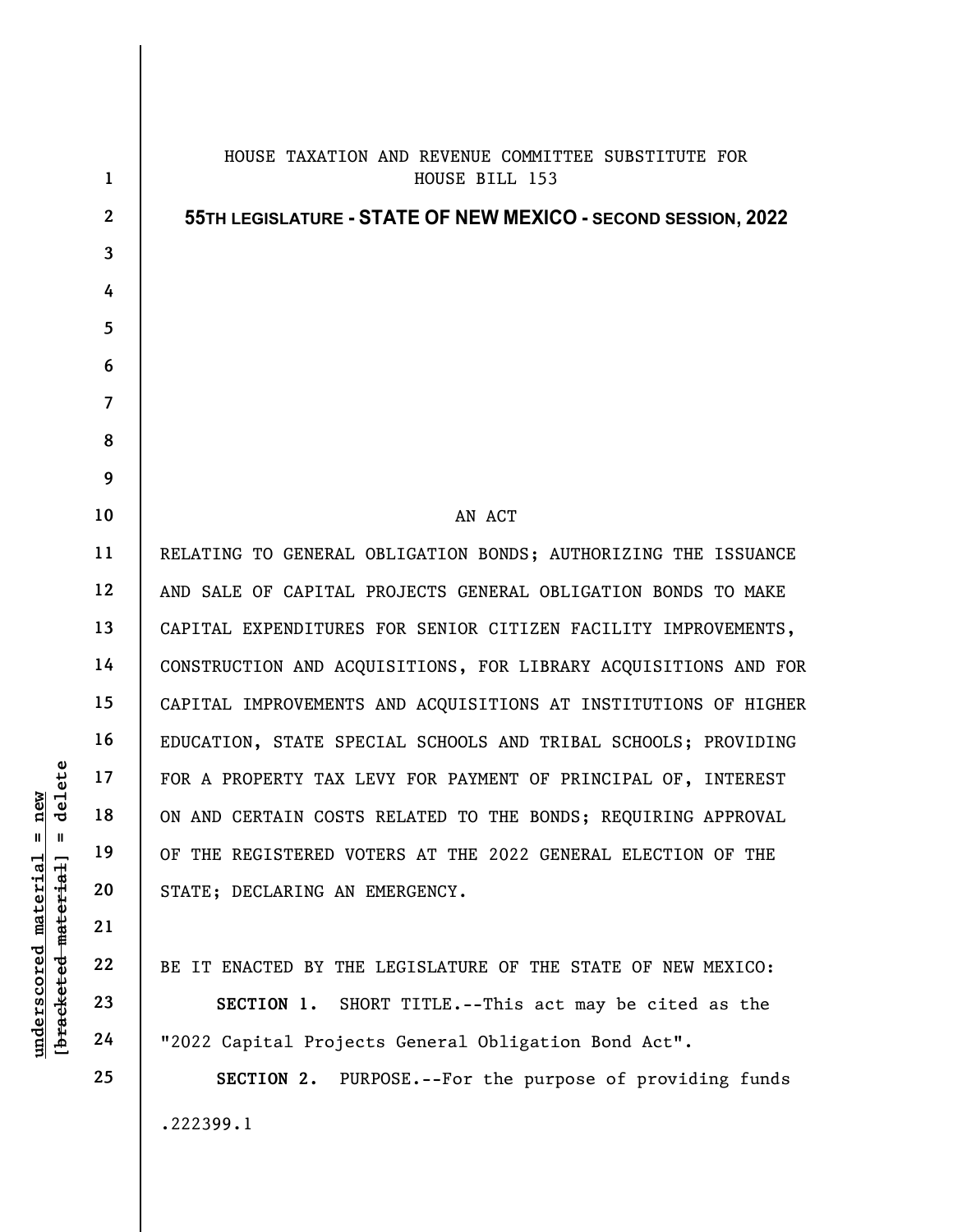underscored material = new [bracketed material] = delete 1 2 3 4 5 6 7 8 9 10 11 12 13 14 15 16 17 18 19 20 21 22 23 24 25 for capital expenditures as authorized in the 2022 Capital Projects General Obligation Bond Act, general obligation indebtedness of the state is authorized for the purposes and in the amounts set forth in Section 10 of that act. SECTION 3. BOND TERMS.-- A. The state board of finance, except as limited by the 2022 Capital Projects General Obligation Bond Act, shall determine the terms, covenants and conditions of bonds issued pursuant to that act, including: (1) date or dates of issue, denominations and maturities; (2) principal amounts; (3) rate or rates of interest; and (4) provisions for redemption, including premiums, registration and refundability, whether the bonds are issued in one or more series and other covenants relating to the bonds and the issuance thereof. B. The bonds shall be in such form as the state board of finance determines with an appropriate series designation and shall bear interest payable as set forth in the resolution of the state board of finance. C. Payment of the principal of the bonds shall begin not more than two years after the date of their issuance, and the bonds shall mature not later than ten years after the date of their issuance. Both principal and interest shall be .222399.1

 $- 2 -$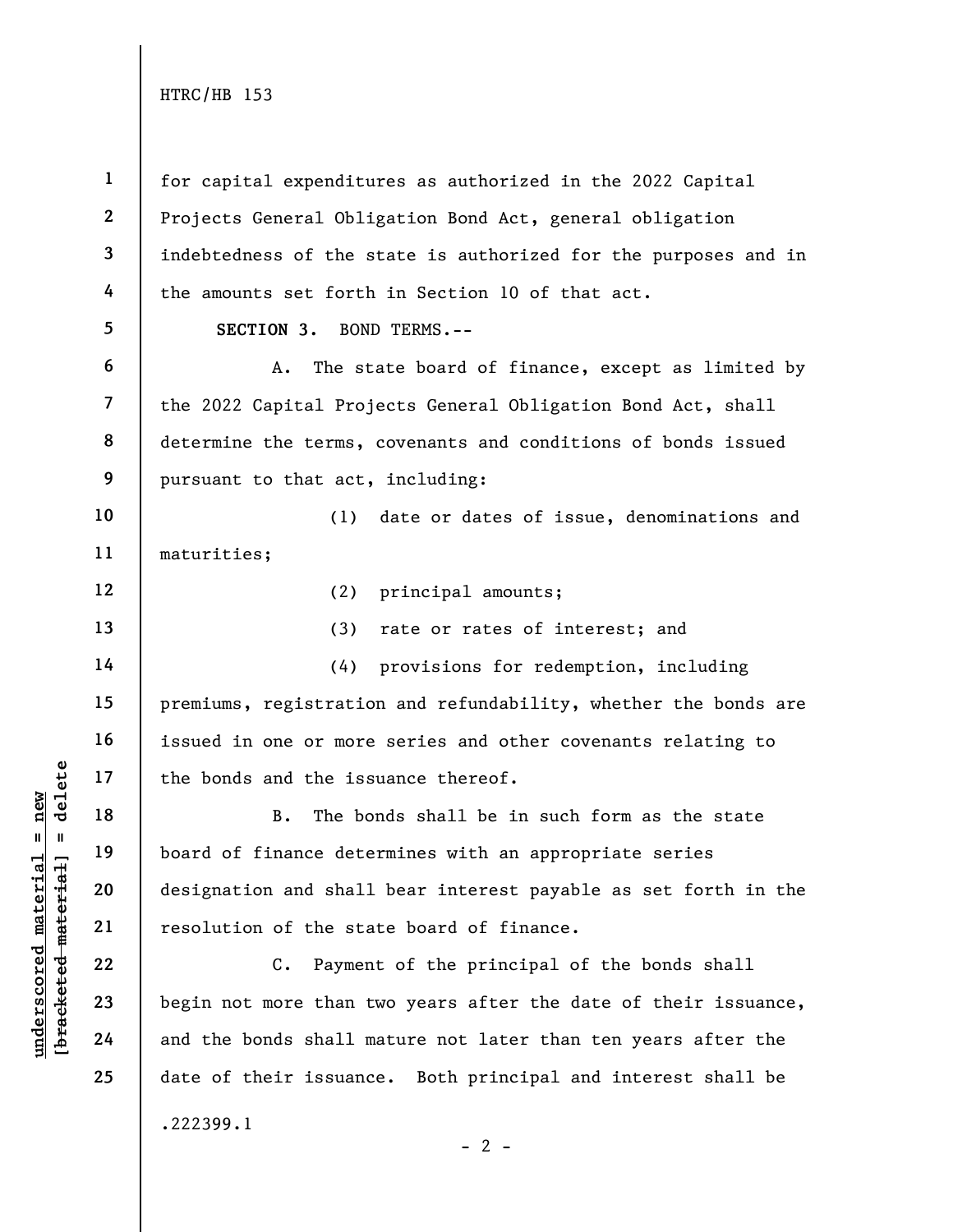payable in lawful money of the United States at the office of the paying agent within or without the state as the state board of finance may direct.

D. The bonds shall be executed with the manual or facsimile signature of the governor or the state treasurer, and the seal or a facsimile of the seal of the state shall be placed on each bond, except for any series of bonds issued in book entry or similar form without the delivery of physical securities.

E. The bonds shall be issued in accordance with the provisions of the 2022 Capital Projects General Obligation Bond Act, the Supplemental Public Securities Act and the Uniform Facsimile Signature of Public Officials Act and may be issued in accordance with the Public Securities Short-Term Interest Rate Act.

F. The full faith and credit of the state is pledged for the prompt payment when due of the principal of and interest on all bonds issued and sold pursuant to the 2022 Capital Projects General Obligation Bond Act.

underscore material material material experience of the promption of the promption of the promption of the capital Projects Geneter<br>definition of the properties of the properties of the second of the properties of the prop SECTION 4. EXPENDITURES.--The proceeds from the sale of the bonds shall be expended solely for providing money to be distributed for the purposes and in amounts not to exceed the amounts set forth in Section 10 of the 2022 Capital Projects General Obligation Bond Act and to pay expenses incurred under Section 6 of that act. Any proceeds from the sale of the bonds .222399.1

- 3 -

1

2

3

4

5

6

7

8

9

10

11

12

13

14

15

16

17

18

19

20

21

22

23

24

25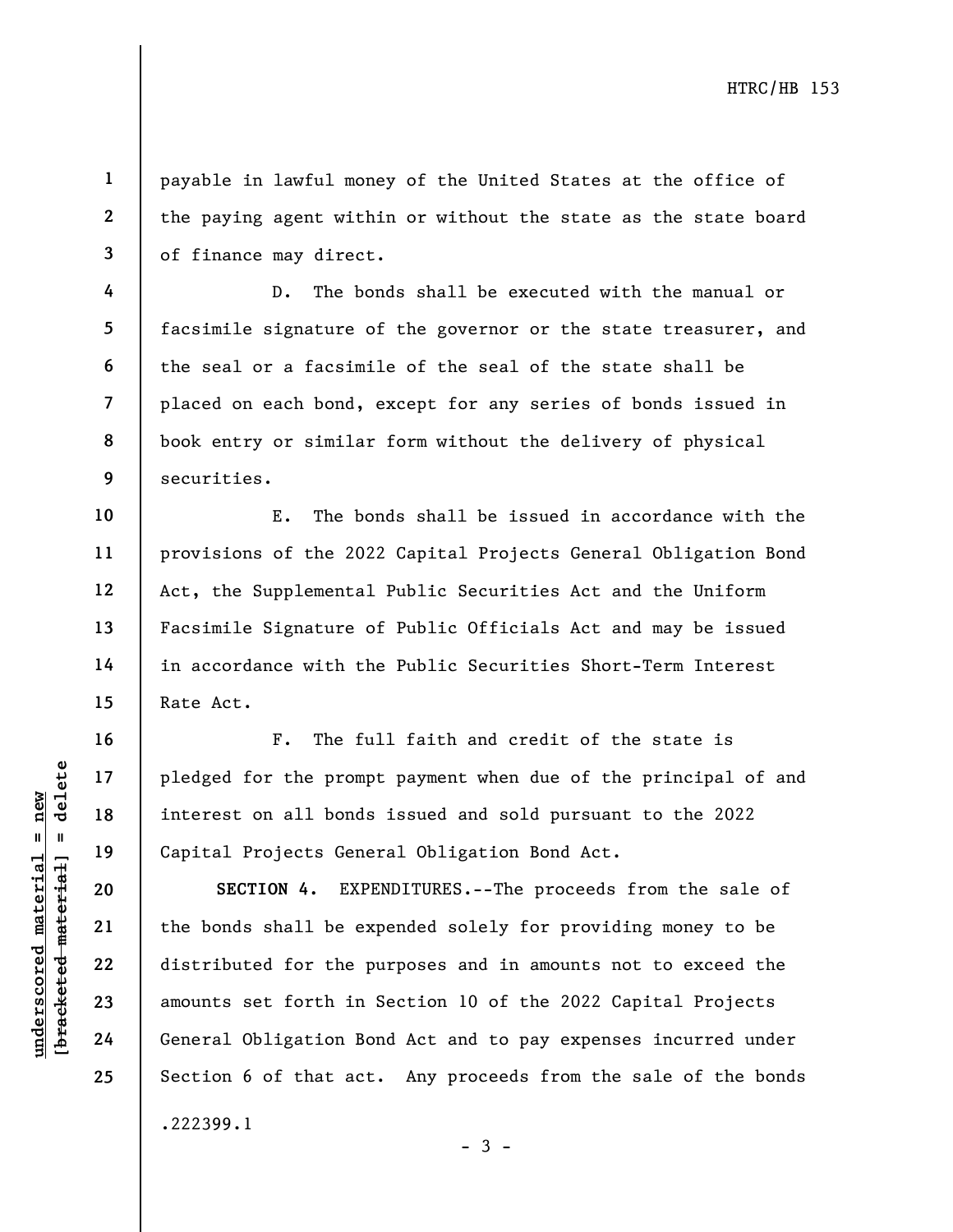1

2

3

4

5

6

7

8

9

10

11

12

13

14

15

16

17

18

19

20

21

22

23

24

25

that are not required for the purposes set forth in Sections 6 and 10 of that act shall be used for the purpose of paying the principal of and interest on the bonds.

understand of the sale. The not<br>
denomination, maturited material of the sale. The notice<br>
denomination, maturited material<br>  $\begin{array}{c|c} 20 & 21 & 11 & 19 \ 22 & 21 & 11 & 11 & 16 \ 23 & 24 & 25 & 11 & 11 & 16 \ 24 & 25 & 26 & 11 & 11 & 16 \ 25$ SECTION 5. SALE.--The bonds authorized under the 2022 Capital Projects General Obligation Bond Act shall be sold by the state board of finance at such time and in such manner and amounts as the board may elect. The bonds may be sold at private sale or at public sale, in either case at not less than par plus accrued interest to the date of delivery. If sold at public sale, the state board of finance shall publish a notice of the time and place of sale in a newspaper of general circulation in the state and may also publish the notice in a recognized financial journal outside the state. The required publications shall be made once each week for two consecutive weeks prior to the date fixed for the sale, the last publication thereof to be at least five days prior to the date of the sale. The notice shall specify the amount, denomination, maturity and description of the bonds to be offered for sale and the place, date and hour at which the sealed bids shall be received. At the time and place specified in the notice, the state board of finance shall open the bids in public and shall award the bonds to the bidder or bidders offering the best price for the bonds. The state board of finance may reject any or all bids and readvertise and may waive any irregularity in a bid. All bids, except that of the .222399.1

- 4 -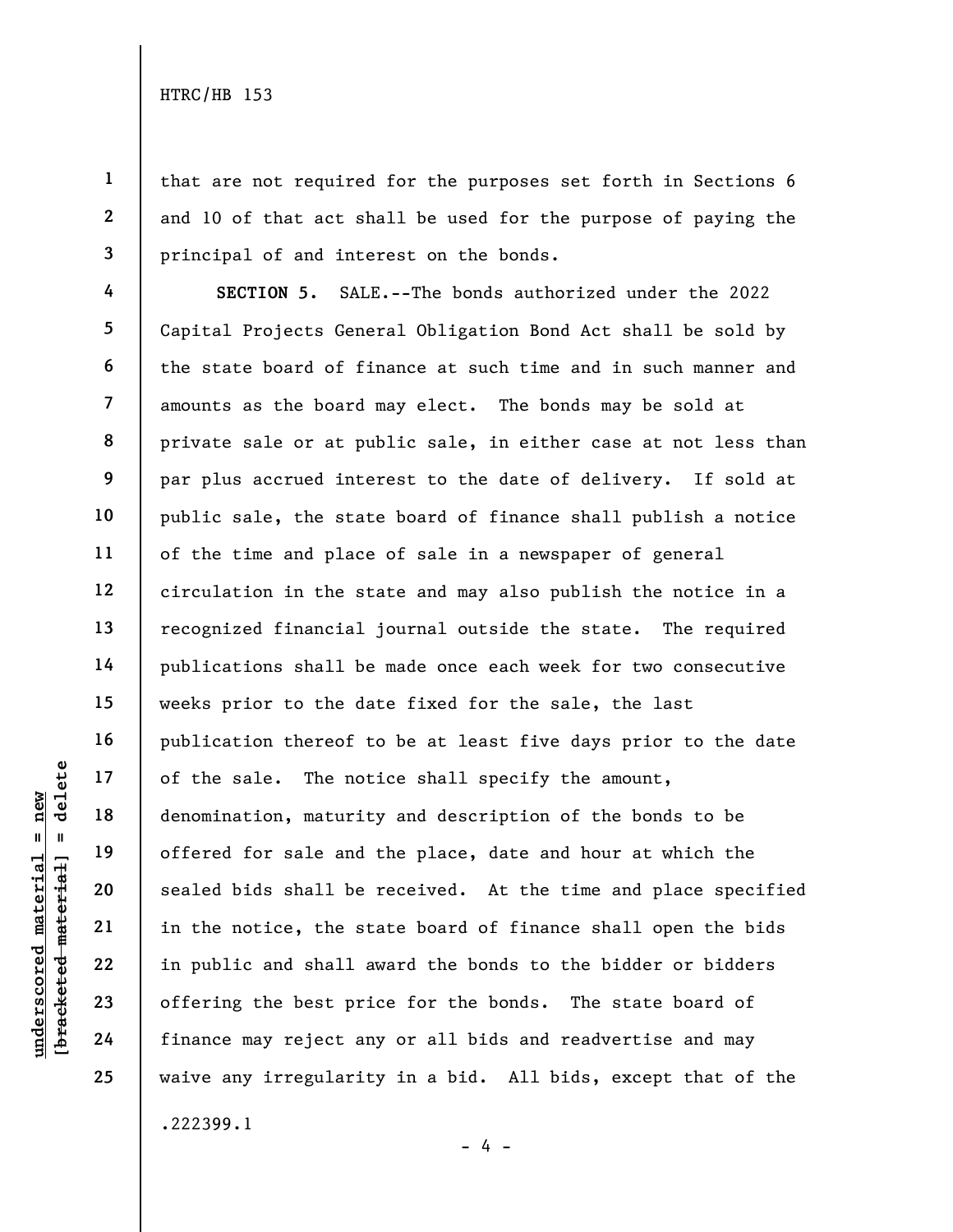17

18

19

20

21

22

23

24

25

1 state, shall be accompanied by a deposit of two percent of the principal amount of the bonds in a form acceptable to the state board of finance. The deposit of an unsuccessful bidder shall be returned upon rejection of the bid. The state board of finance may also sell the bonds or any part of the bonds to the state treasurer or state investment officer. The state treasurer or state investment officer is authorized to purchase any of the bonds for investment. The bonds are legal investments for any person or board charged with the investment of any public funds and may be accepted as security for any deposit of public money.

SECTION 6. EXPENSES.--The expenses incurred by the state board of finance in or relating to the preparation and sale of the bonds shall be paid out of the proceeds from the sale of the bonds, and all rebate, penalty, interest and other obligations of the state relating to the bonds and bond proceeds under the Internal Revenue Code of 1986, as amended, shall be paid from earnings on bond proceeds or other money of the state, legally available for such payments.

under the Indian of the Shall be paid from each shall be paid from each shall be paid from each shall be paid from each shall be paid from each shall be paid from each shall be paid from each shall be paid from each shall SECTION 7. PROPERTY TAX LEVY.--To provide for the payment of the principal of and interest on the bonds issued and sold pursuant to the provisions of the 2022 Capital Projects General Obligation Bond Act, there shall be and there is hereby imposed and levied during each year in which any of the bonds are outstanding an ad valorem tax on all property in the state

.222399.1

 $- 5 -$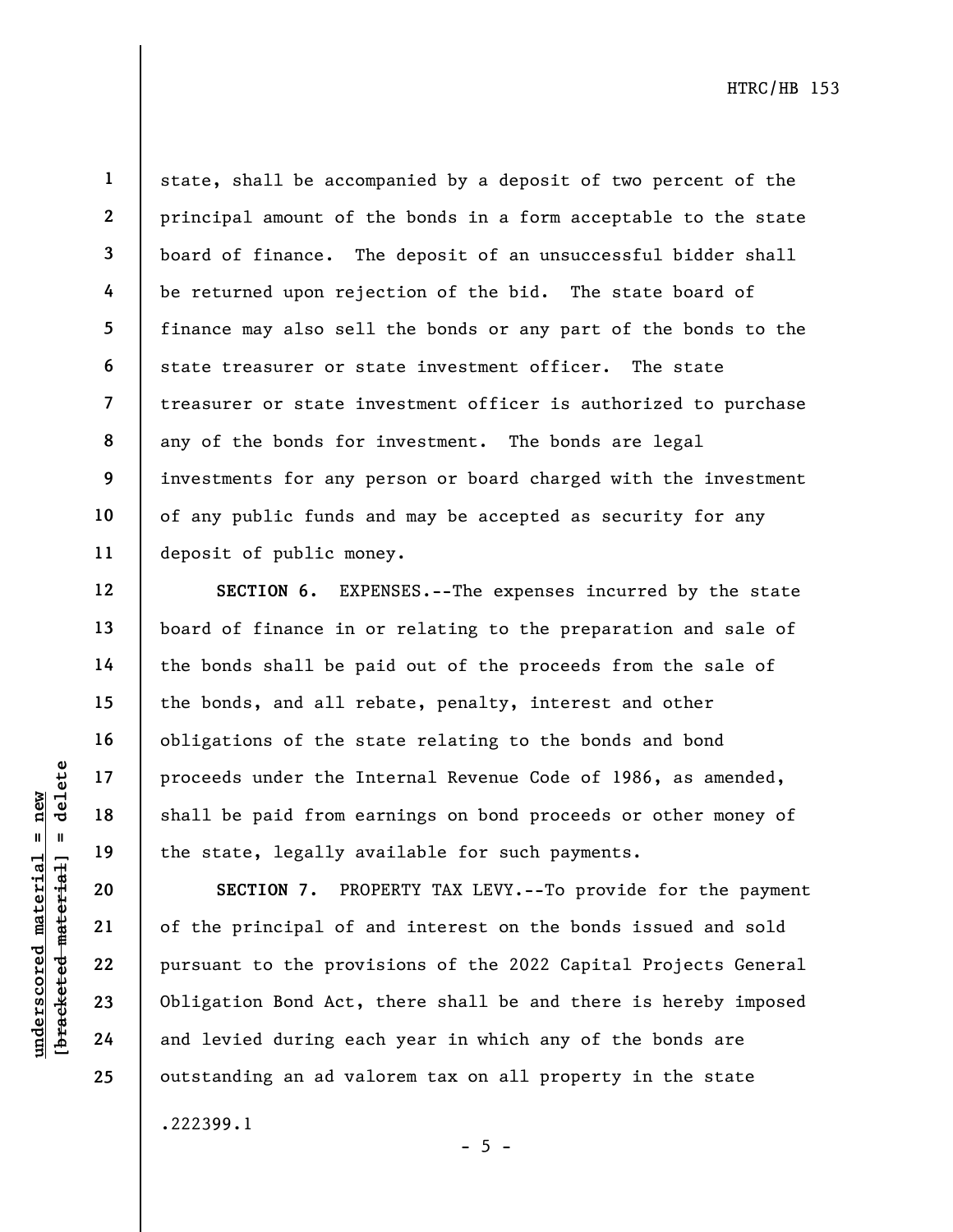1 2 3 4 5 6 7 8 9 10 11 subject to property taxation for state purposes sufficient to pay the interest as it becomes due on the bonds, together with an amount sufficient to provide a sinking fund to pay the principal of the bonds as it becomes due, and, if permitted by law, ad valorem taxes may be collected to pay administrative costs incident to the collection of such taxes. The taxes shall be imposed, levied, assessed and collected at the times and in the manner that other property taxes for state purposes are imposed, levied, assessed and collected. It is the duty of all tax officials and authorities to cause these taxes to be imposed, levied, assessed and collected.

SECTION 8. TREASURER--DUTIES.--The state treasurer shall keep separate accounts of all money collected pursuant to the taxes imposed and levied pursuant to the provisions of the 2022 Capital Projects General Obligation Bond Act and shall use this money only for the purposes of paying the principal of and interest on the bonds as they become due and any expenses relating thereto.

UN DEN TREE OF THE TREE OF THE TREE OF THE TREE OF THE TREE TREE OF THE UNIVER SECTION 9. IRRI<br>
UNIVER TREE TREE OF THE TREE OF THE TREE OF THE 2022 Capital F<br>
UNIVER TREE OF THE 2022 Capital F<br>
CONTRENSION OF THE 2022 Cap SECTION 9. IRREPEALABLE CONTRACT--AUTHORITY FOR ISSUANCE.--An owner of bonds issued pursuant to the provisions of the 2022 Capital Projects General Obligation Bond Act may, either at law or in equity, by suit, action or mandamus, enforce and compel the performance of the duties required by that act of any officer or entity mentioned in that act. The provisions of that act constitute an irrepealable contract with .222399.1

12

13

14

15

16

17

18

19

20

21

22

23

24

25

 $- 6 -$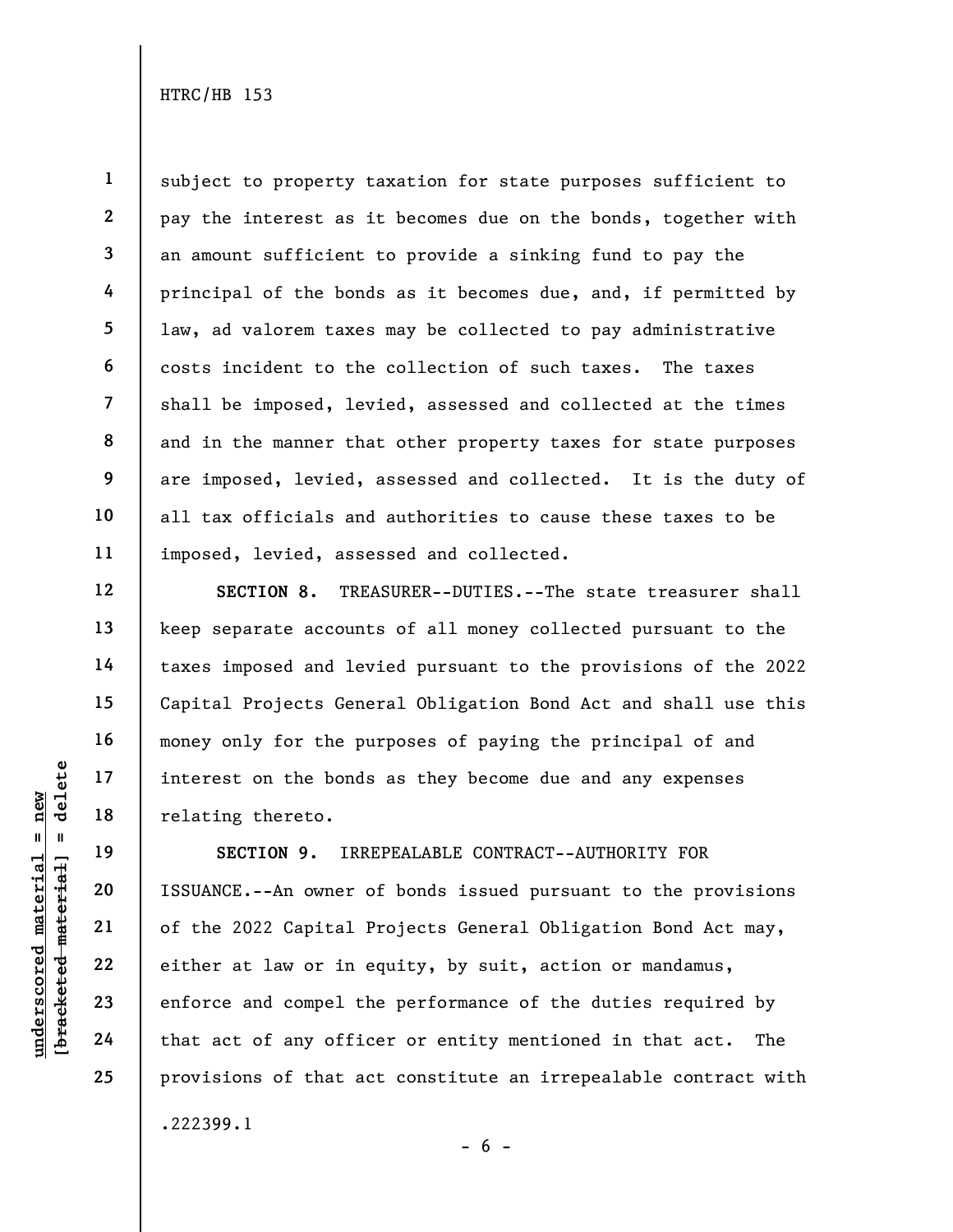1

2

3

4

5

6

7

8

9

10

11

12

13

14

15

16

17

18

19

20

21

22

23

24

25

the owners of any of the bonds issued pursuant to that act for the faithful performance of which the full faith and credit of the state is pledged. Without reference to any other act of the legislature, the 2022 Capital Projects General Obligation Bond Act is full authority for the issuance and sale of the bonds authorized in that act, and such bonds shall have all the qualities of investment securities under the Uniform Commercial Code, shall not be invalid for any irregularity or defect in the proceedings for the issuance and sale of the bonds and shall be incontestable in the hands of bona fide purchasers or holders thereof for value. All bonds issued under the provisions of that act, and the interest thereon, are exempt from taxation by the state and any subdivision or public body thereof.

SECTION 10. PROJECTS.--The proceeds from the sale of bonds issued under the provisions of the 2022 Capital Projects General Obligation Bond Act shall be distributed as follows for the purposes and in the amounts specified:

A. for senior citizen facility improvement, construction and equipment acquisition projects, to the aging and long-term services department:

understand to the purpose of the particle material of the particle material of the particle material and long-term service and equipment of the particle material dollars (\$40,141) to other equipment for the particle materi (1) forty thousand one hundred forty-one dollars (\$40,141) to purchase and install meals equipment and other equipment for the Barelas senior center in Albuquerque in Bernalillo county;

.222399.1

- 7 -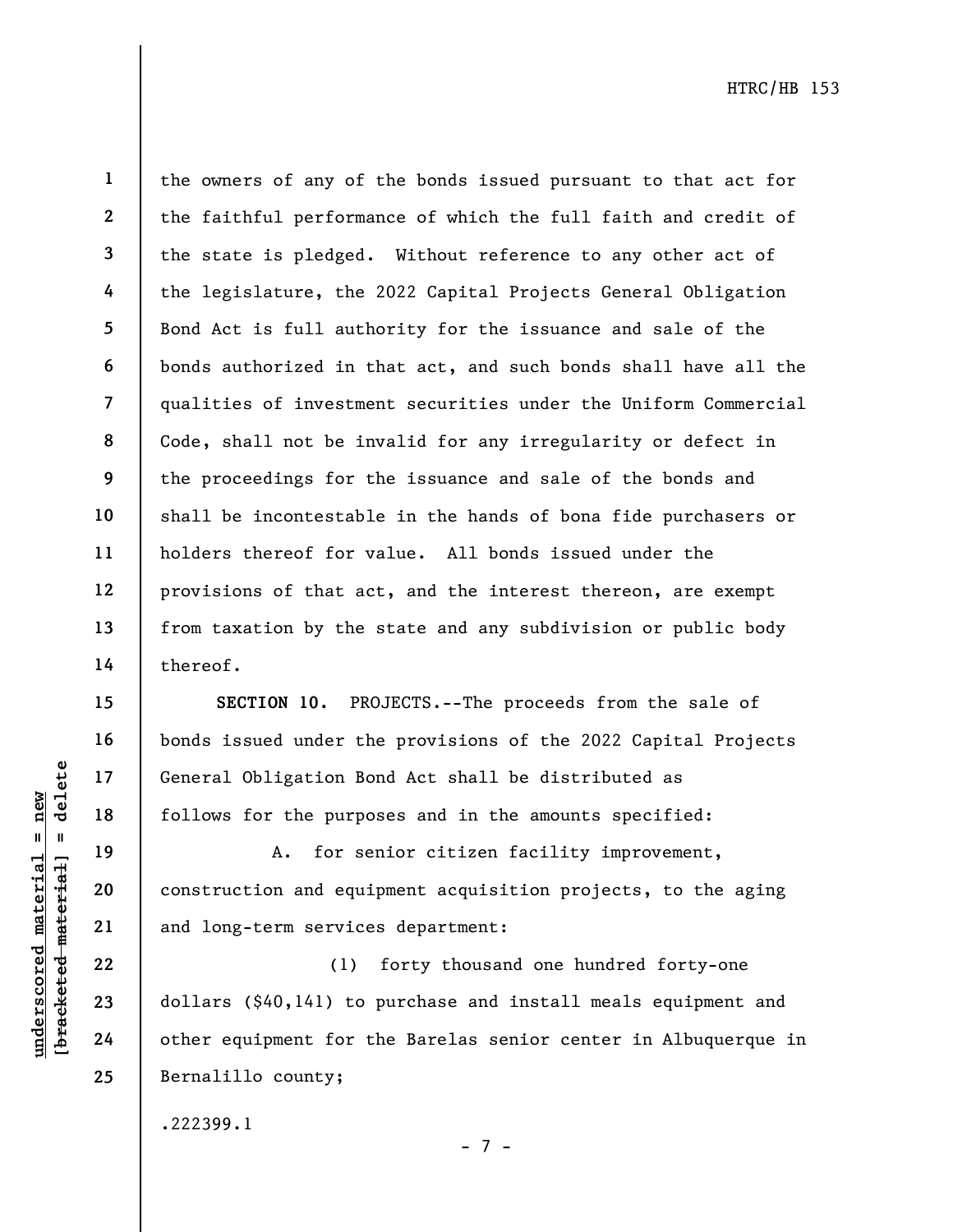|                                | $\mathbf{1}$   | three hundred seventy-five thousand fifty<br>(2)                |
|--------------------------------|----------------|-----------------------------------------------------------------|
|                                | $\overline{2}$ | dollars (\$375,050) to purchase and equip vehicles for the city |
|                                | 3              | of Albuquerque senior affairs nutrition and transportation      |
|                                | 4              | program in Albuquerque in Bernalillo county;                    |
|                                | 5              | three hundred fifty-three thousand three<br>(3)                 |
|                                | 6              | hundred fifty-eight dollars (\$353,358) for renovations to the  |
|                                | $\overline{7}$ | Highland senior center in Albuquerque in Bernalillo county;     |
|                                | 8              | (4)<br>two million nine hundred seventy-one                     |
|                                | 9              | thousand four hundred forty-two dollars (\$2,971,442) for       |
|                                | 10             | renovations to the North Valley senior center in Albuquerque in |
|                                | 11             | Bernalillo county;                                              |
|                                | 12             | one million dollars (\$1,000,000) for<br>(5)                    |
|                                | 13             | renovations to the Palo Duro senior center in Albuquerque in    |
|                                | 14             | Bernalillo county;                                              |
|                                | 15             | two hundred thirty-five thousand dollars<br>(6)                 |
|                                | 16             | (\$235,000) for renovations to the Raymond G. Sanchez senior    |
| delete                         | 17             | center in Bernalillo county;                                    |
| new<br>$\mathbf{II}$           | 18             | (7)<br>four hundred fifty-seven thousand dollars                |
| - II                           | 19             | (\$457,000) for renovations to the Whispering Pines senior      |
| materia<br>[bracketed material | 20             | center in Bernalillo county;                                    |
|                                | 21             | (8)<br>ninety thousand dollars (\$90,000) for                   |
| $\bm{{\rm underscore}}$        | 22             | renovations to the Glenwood senior center in Catron county;     |
|                                | 23             | (9)<br>fifty-two thousand dollars (\$52,000) to                 |
|                                | 24             | purchase and equip vehicles for the Glenwood senior center in   |
|                                | 25             | Catron county;                                                  |
|                                |                | .222399.1                                                       |

- 8 -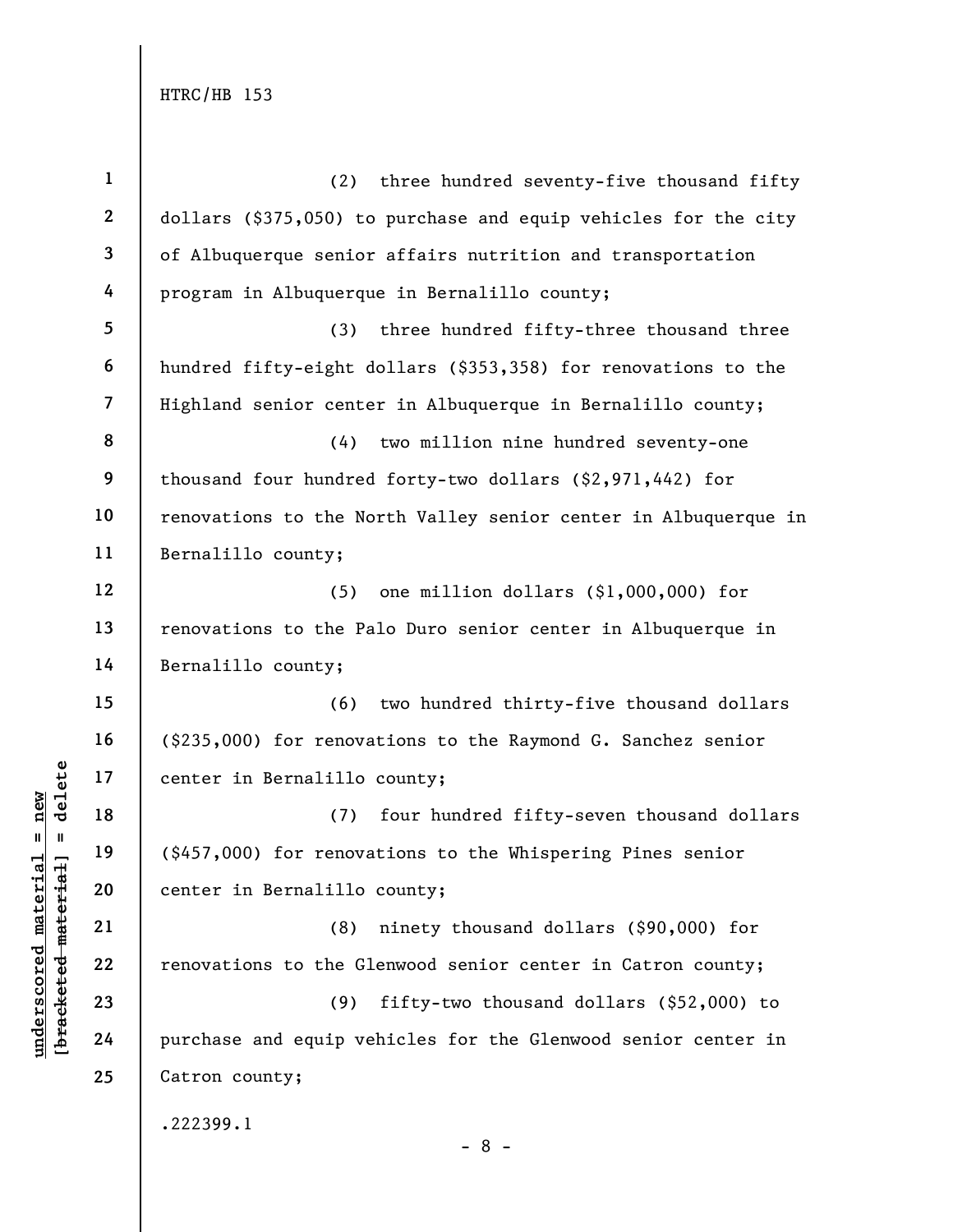|                                            | $\mathbf{1}$   | ninety-two thousand five hundred dollars<br>(10)                |
|--------------------------------------------|----------------|-----------------------------------------------------------------|
|                                            | $\mathbf{2}$   | (\$92,500) to purchase and install meals equipment and other    |
|                                            | 3              | equipment for the Quemado senior center in Catron county;       |
|                                            | 4              | forty thousand dollars (\$40,000) to<br>(11)                    |
|                                            | 5              | purchase and install meals equipment and other equipment for    |
|                                            | 6              | the Reserve senior center in Catron county;                     |
|                                            | $\overline{7}$ | forty thousand dollars (\$40,000) for<br>(12)                   |
|                                            | 8              | renovations to the Reserve senior center in Catron county;      |
|                                            | 9              | forty-three thousand five hundred dollars<br>(13)               |
|                                            | 10             | (\$43,500) for improvements to the facility to address code     |
|                                            | 11             | compliance issues and for the purchase and installation of      |
|                                            | 12             | equipment and building systems at La Casa senior center in      |
|                                            | 13             | Curry county;                                                   |
|                                            | 14             | (14) seventy-five thousand dollars (\$75,000)                   |
|                                            | 15             | to plan and design the Fort Sumner senior center in Fort Sumner |
|                                            | 16             | in De Baca county;                                              |
| delete                                     | 17             | fifty thousand dollars (\$50,000) to<br>(15)                    |
| new                                        | 18             | purchase and equip vehicles for the Fort Sumner senior center   |
| $\mathbf{II}$<br>- II                      | 19             | in Fort Sumner in De Baca county;                               |
| underscored materia<br>[bracketed material | 20             | (16)<br>thirty-five thousand dollars (\$35,000)                 |
|                                            | 21             | for renovations to the Frank O'Brien Papen community center in  |
|                                            | 22             | Las Cruces in Dona Ana county;                                  |
|                                            | 23             | six hundred sixty-six thousand one<br>(17)                      |
|                                            | 24             | hundred ninety-nine dollars (\$666,199) to plan, design,        |
|                                            | 25             | construct, equip and furnish the Robert P. Munson senior center |
|                                            |                | .222399.1                                                       |
|                                            |                | $-9-$                                                           |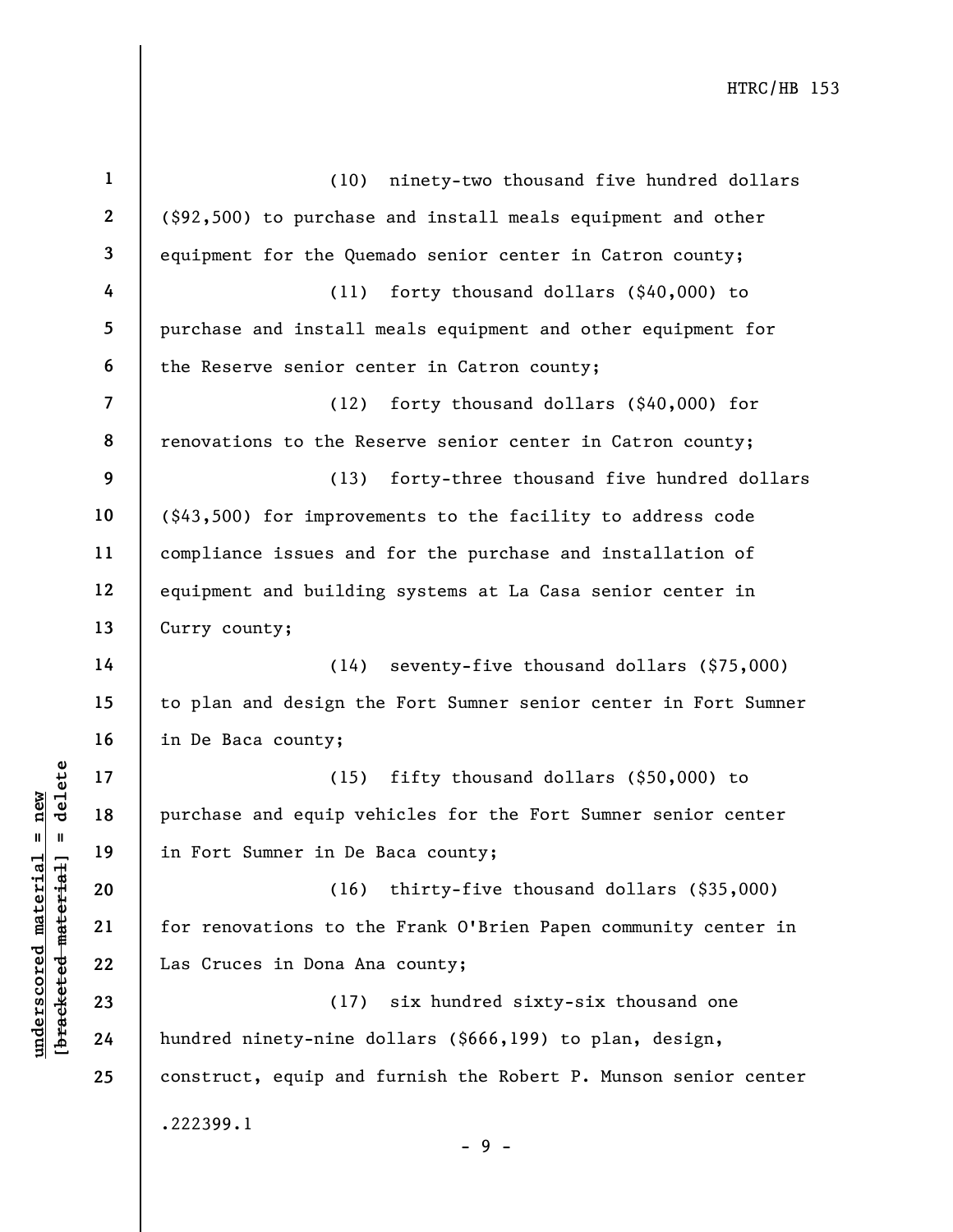under 17 (\$38,200) to purchase<br>
and 18 center in Grant count<br>
19 (23)<br>
deleted 19 (\$38,200) to purchase<br>
21 senior center in Sant<br>
22 (24)<br>
23 (\$60,500) to purchase<br>
24 center in Hobbs in Le 1 2 3 4 5 6 7 8 9 10 11 12 13 14 15 16 17 18 19 20 21 22 23 24 25 in Las Cruces in Dona Ana county; (18) one hundred ten thousand dollars (\$110,000) to purchase and equip vehicles for the Robert P. Munson senior center in Las Cruces in Dona Ana county; (19) one million three hundred fifty-two thousand four hundred forty-two dollars (\$1,352,442) for renovations to the Alejandro Ruiz senior center in Carlsbad in Eddy county; (20) one hundred sixty-two thousand twenty-four dollars (\$162,024) to purchase and equip vehicles for the Alejandro Ruiz senior center in Carlsbad in Eddy county; (21) thirty-eight thousand two hundred dollars (\$38,200) to purchase and equip vehicles for the Gila senior center in Grant county; (22) thirty-eight thousand two hundred dollars (\$38,200) to purchase and equip vehicles for the Mimbres senior center in Grant county; (23) thirty-eight thousand two hundred dollars (\$38,200) to purchase and equip vehicles for the Santa Clara senior center in Santa Clara in Grant county; (24) sixty thousand five hundred dollars (\$60,500) to purchase and equip vehicles for the Hobbs senior center in Hobbs in Lea county; (25) thirty-four thousand two hundred eighty- .222399.1  $- 10 -$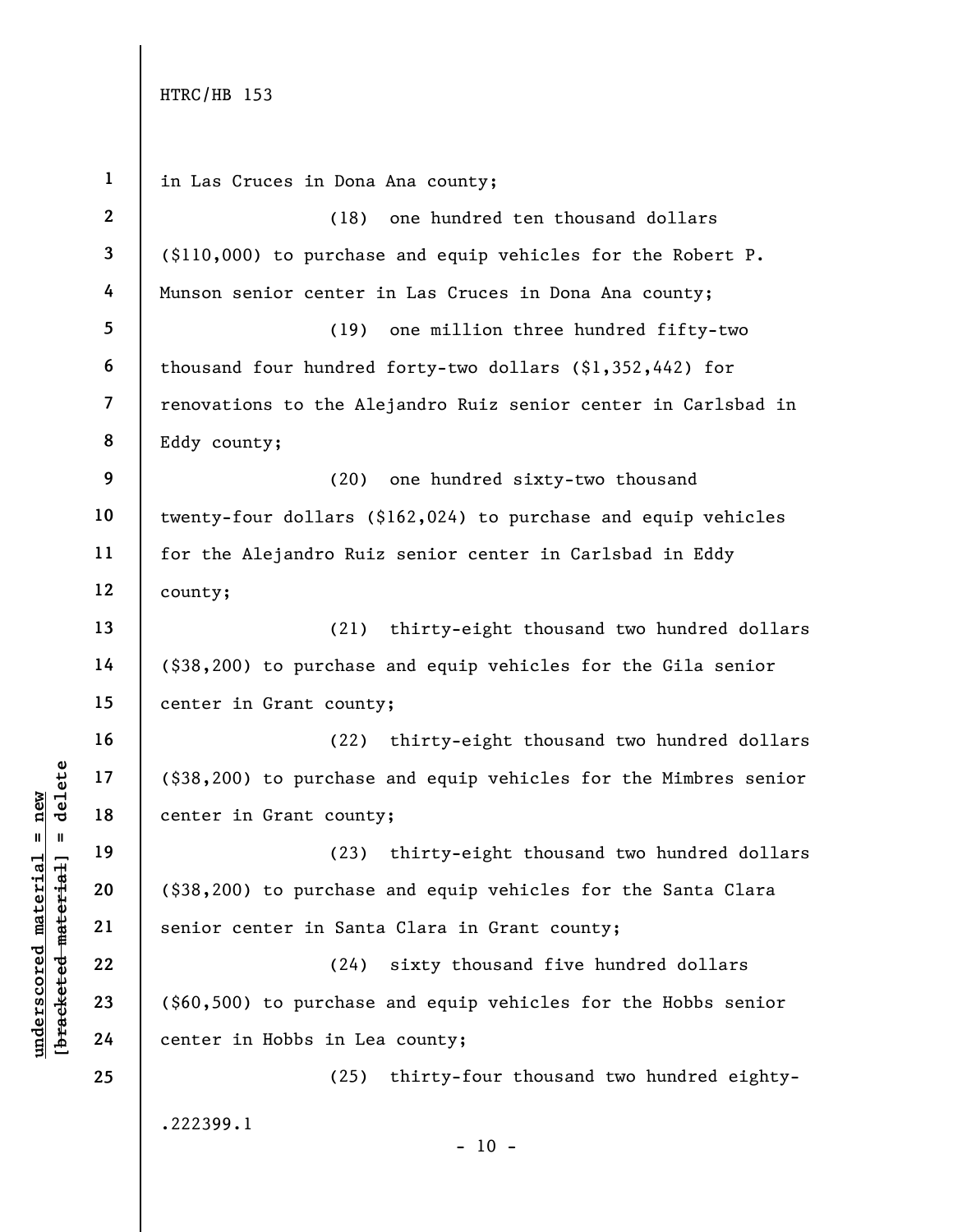| $\mathbf{1}$   | four dollars (\$34,284) to purchase and equip vehicles for the   |
|----------------|------------------------------------------------------------------|
| $\mathbf{2}$   | senior center in Capitan in Lincoln county;                      |
| $\mathbf{3}$   | forty-eight thousand four hundred twenty-<br>(26)                |
| 4              | nine dollars (\$48,429) to purchase and equip vehicles for the   |
| 5              | Carrizozo senior center in Lincoln county;                       |
| 6              | (27) thirty-four thousand two hundred eighty-                    |
| $\overline{7}$ | four dollars (\$34,284) to purchase and equip vehicles for the   |
| 8              | Corona senior center in Lincoln county;                          |
| 9              | thirty thousand dollars (\$30,000) to<br>(28)                    |
| 10             | purchase and equip vehicles for the Hondo senior center in       |
| 11             | Lincoln county;                                                  |
| 12             | (29) ninety-four thousand dollars (\$94,000)                     |
| 13             | for renovations to the Ruidoso community center in Ruidoso in    |
| 14             | Lincoln county;                                                  |
| 15             | forty-eight thousand four hundred twenty-<br>(30)                |
| 16             | nine dollars (\$48,429) to purchase and equip vehicles for the   |
| 17             | Ruidoso Downs senior center in Ruidoso Downs in Lincoln county;  |
| 18             | (31) fifty-seven thousand five hundred                           |
| 19             | seventy-nine dollars (\$57,579) for renovations, including the   |
| 20             | purchase and installation of equipment, to the Deming senior     |
| 21             | center in Deming in Luna county;                                 |
| 22             | five million four hundred fifteen<br>(32)                        |
| 23             | thousand three hundred dollars $(55, 415, 300)$ to plan, design, |
| 24             | construct, equip and furnish the Gallup senior center in Gallup  |
| 25             | in McKinley county;                                              |
|                | .222399.1                                                        |

- 11 -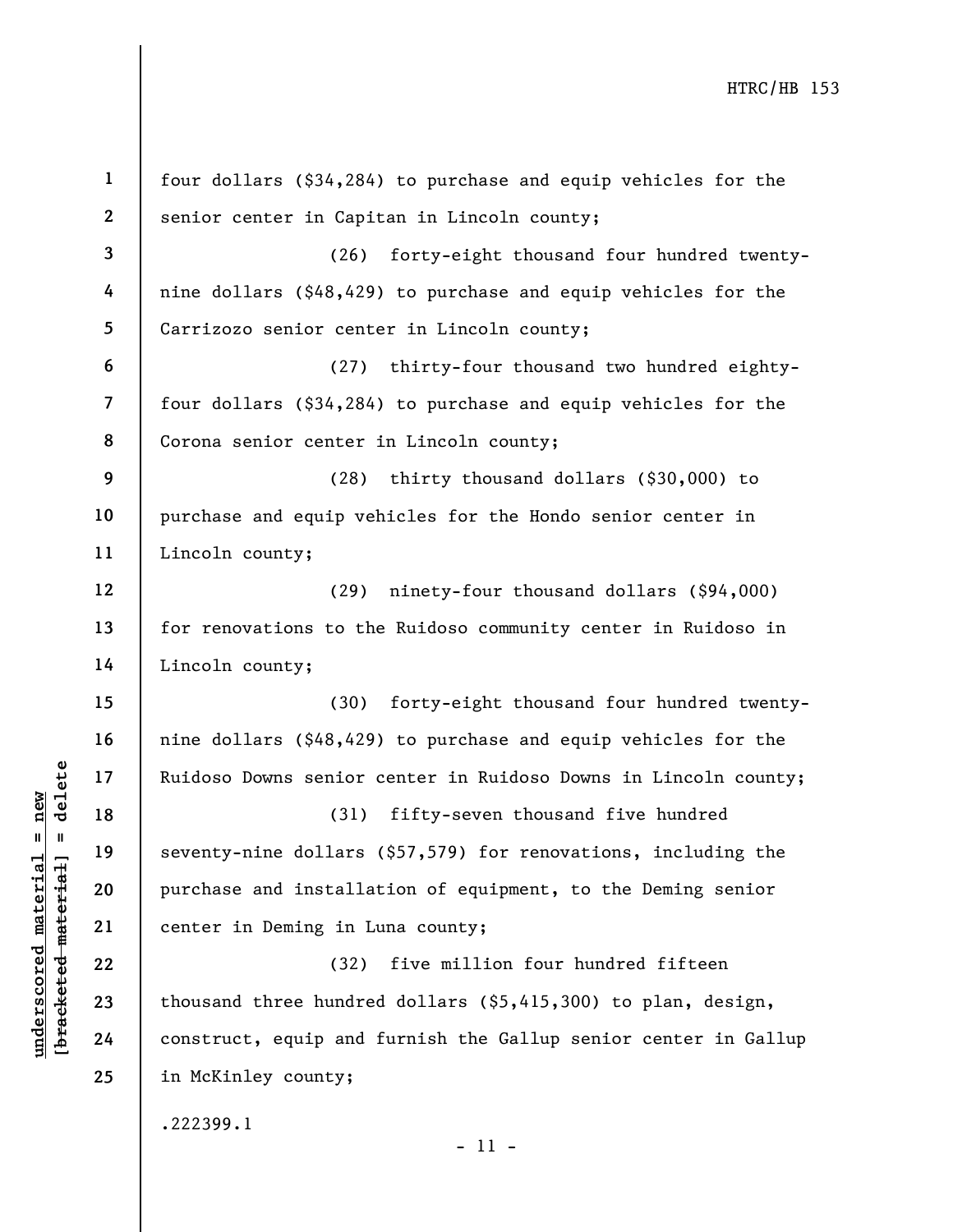|                                       | $\mathbf{1}$            | (33) seventy-six thousand dollars (\$76,000) to                   |
|---------------------------------------|-------------------------|-------------------------------------------------------------------|
|                                       | $\boldsymbol{2}$        | purchase and equip vehicles for the Gallup senior center in       |
|                                       | $\mathbf{3}$            | Gallup in McKinley county;                                        |
|                                       | 4                       | (34)<br>sixty-two thousand two hundred sixty-two                  |
|                                       | 5                       | dollars $(\$62, 262)$ for renovations, including the purchase and |
|                                       | 6                       | installation of equipment, to the Logan senior center in Logan    |
|                                       | $\overline{\mathbf{z}}$ | in Quay county;                                                   |
|                                       | 8                       | (35) seventy thousand dollars (\$70,000) to                       |
|                                       | 9                       | purchase and equip vehicles for the Alcalde senior center in      |
|                                       | 10                      | Rio Arriba county;                                                |
|                                       | 11                      | (36)<br>ninety thousand dollars (\$90,000) to                     |
|                                       | 12                      | purchase and equip vehicles for the Beatrice Martinez senior      |
|                                       | 13                      | center in Espanola in Rio Arriba county;                          |
|                                       | 14                      | (37)<br>seventy-five thousand dollars (\$75,000)                  |
|                                       | 15                      | to plan and design the Chama senior center in Rio Arriba          |
|                                       | 16                      | county;                                                           |
| delete                                | 17                      | (38) seventy thousand dollars (\$70,000) to                       |
| new                                   | 18                      | purchase and equip vehicles for the Coyote senior center in Rio   |
| Ш<br>- II                             | 19                      | Arriba county;                                                    |
| materia                               | 20                      | seventy thousand dollars (\$70,000) to<br>(39)                    |
| material                              | 21                      | purchase and equip vehicles for the Espanola senior center in     |
|                                       | 22                      | Espanola in Rio Arriba county;                                    |
| underscored<br>[ <del>bracketed</del> | 23                      | (40)<br>seventy thousand dollars (\$70,000) to                    |
|                                       | 24                      | purchase and equip vehicles for the Chimayo La Arboleda senior    |
|                                       | 25                      | center in Rio Arriba county;                                      |
|                                       |                         | .222399.1                                                         |
|                                       |                         | $-12 -$                                                           |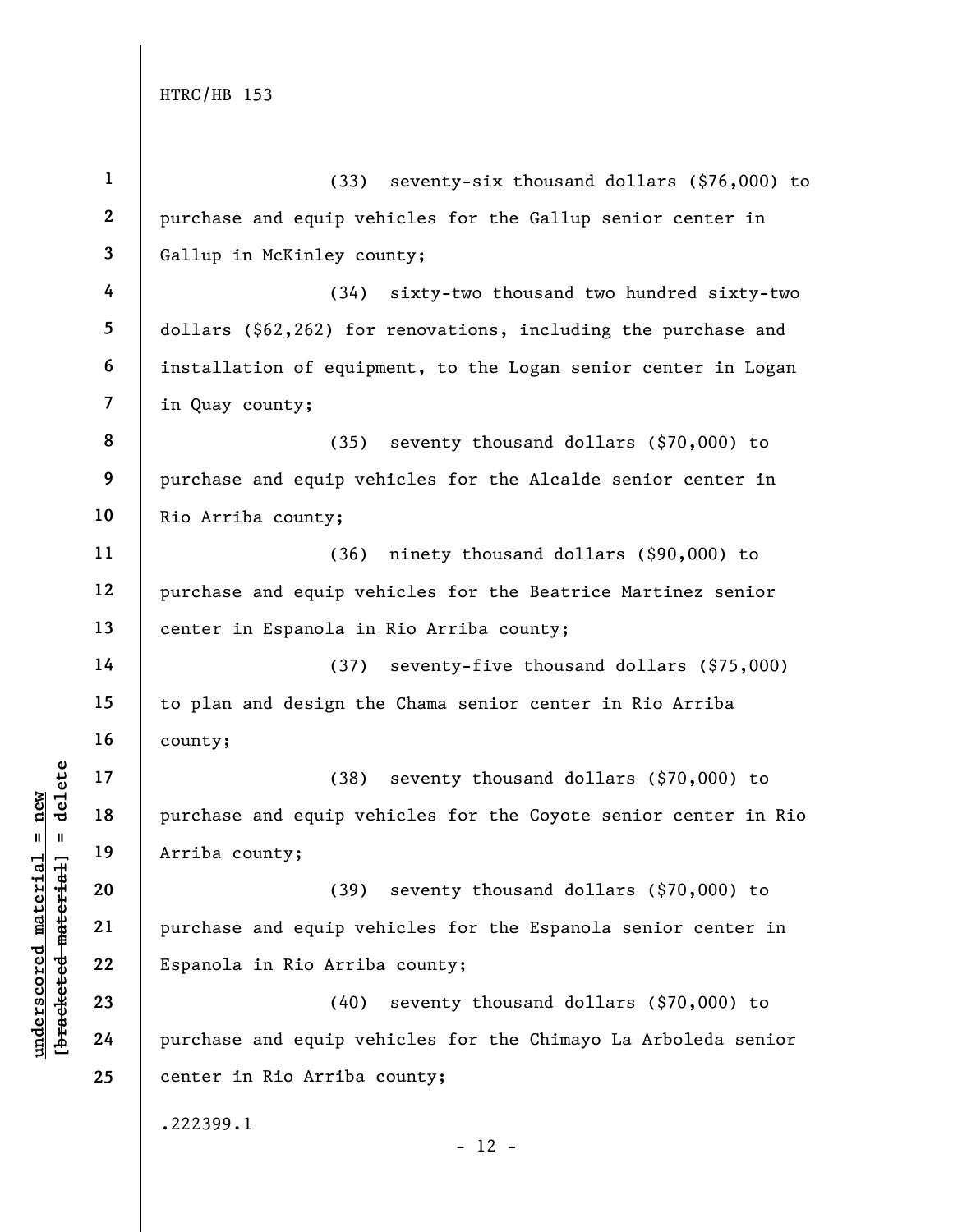|                                 | $\mathbf{1}$             | (41)<br>one hundred sixteen thousand two hundred                |
|---------------------------------|--------------------------|-----------------------------------------------------------------|
|                                 | $\mathbf{2}$             | thirty-seven dollars (\$116,237) for renovations to the Santa   |
|                                 | $\mathbf{3}$             | Clara Pueblo adult daycare center in the Pueblo of Santa Clara  |
|                                 | 4                        | in Rio Arriba county;                                           |
|                                 | 5                        | (42)<br>twenty-four thousand dollars (\$24,000) to              |
|                                 | 6                        | purchase and install meals equipment and other equipment for    |
|                                 | $\overline{\mathcal{L}}$ | the Blanco senior center in San Juan county;                    |
|                                 | 8                        | (43)<br>fifty-five thousand dollars $($ \$55,000) to            |
|                                 | 9                        | purchase and equip vehicles for the Blanco senior center in San |
|                                 | 10                       | Juan county;                                                    |
|                                 | 11                       | thirty-five thousand dollars (\$35,000)<br>(44)                 |
|                                 | 12                       | for renovations to the Bloomfield senior center in Bloomfield   |
|                                 | 13                       | in San Juan county;                                             |
|                                 | 14                       | (45)<br>twenty-four thousand dollars (\$24,000) to              |
|                                 | 15                       | purchase and install meals equipment and other equipment for    |
|                                 | 16                       | the Lower Valley senior center in San Juan county;              |
| delete                          | 17                       | (46)<br>one hundred thirty thousand dollars                     |
| new                             | 18                       | (\$130,000) to purchase and install meals equipment and other   |
| Ш                               | 19                       | equipment for the Las Vegas senior center in Las Vegas in San   |
| materia                         | 20                       | Miguel county;                                                  |
| [ <del>bracketed materia]</del> | 21                       | one hundred forty thousand dollars<br>(47)                      |
|                                 | 22                       | (\$140,000) to purchase and equip vehicles for the Las Vegas    |
| underscored                     | 23                       | senior center in Las Vegas in San Miguel county;                |
|                                 | 24                       | twenty-five thousand eight hundred ten<br>(48)                  |
|                                 | 25                       | dollars $(§25,§10)$ for renovations to the Bernalillo senior    |
|                                 |                          | .222399.1<br>$-13 -$                                            |
|                                 |                          |                                                                 |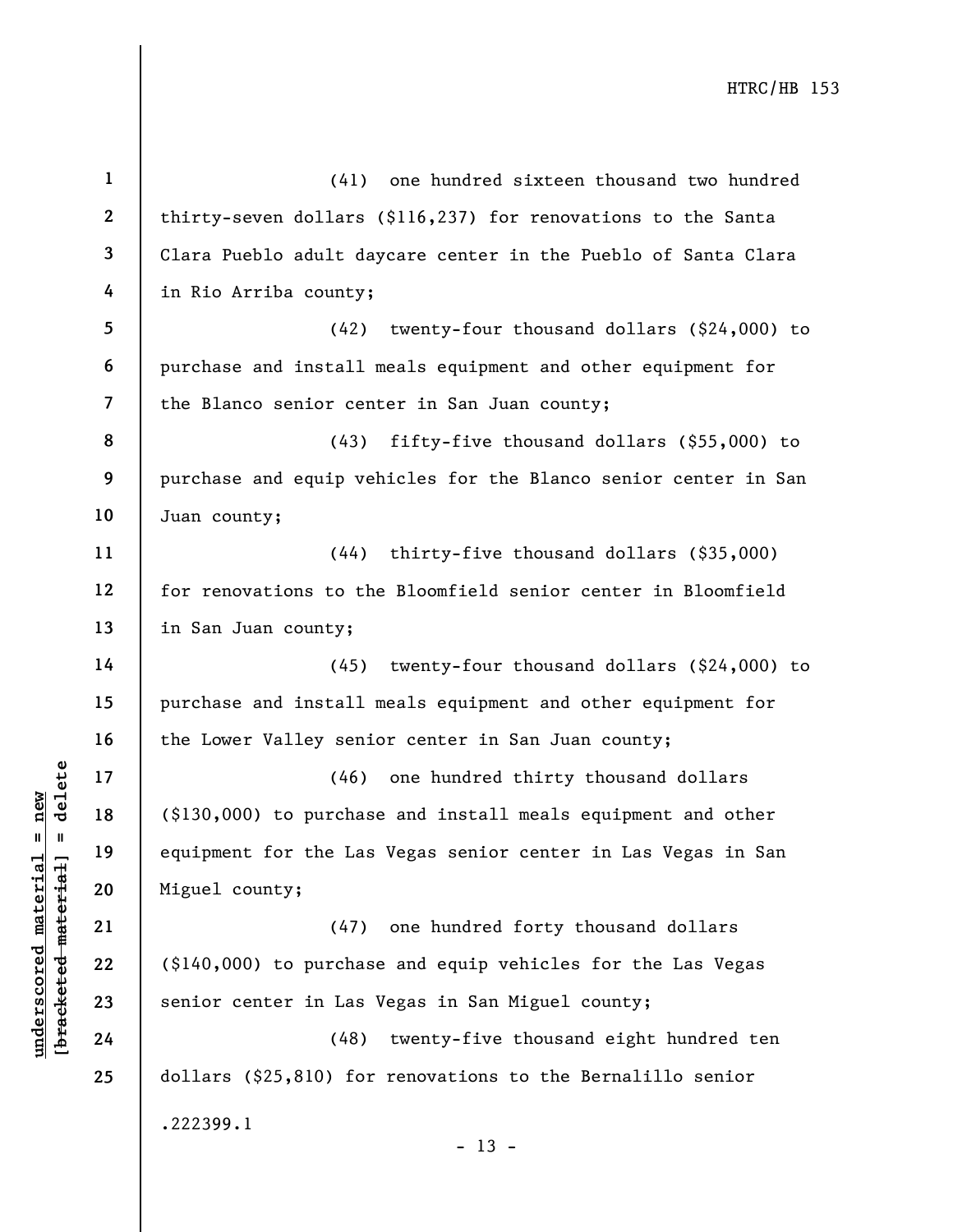underschilden material equipment and other equipment and other expected material and other equipment and other equipment for the same of the context of the context of the context of the context of the context of the contex 1 2 3 4 5 6 7 8 9 10 11 12 13 14 15 16 17 18 19 20 21 22 23 24 25 center in Sandoval county; (49) thirty thousand dollars (\$30,000) to purchase and equip vehicles for the Bernalillo senior center in Sandoval county; (50) seven hundred seventy-four thousand five hundred sixty-nine dollars (\$774,569) to plan, design, construct, equip and furnish the Broadmoor senior center in Rio Rancho in Sandoval county; (51) two hundred twenty-six thousand four hundred seventy-four dollars (\$226,474) for renovations to the Meadowlark senior center in Rio Rancho in Sandoval county; (52) thirty thousand two hundred eight dollars (\$30,208) to purchase and equip vehicles for the Pena Blanca community center in Sandoval county; (53) five hundred thousand dollars (\$500,000) for renovations to the Chimayo senior center, also known as the Benny J. Chavez community center, in Santa Fe county; (54) two hundred thirty-five thousand six hundred thirty dollars (\$235,630) to purchase and install meals equipment and other equipment for the Mary Esther Gonzales senior center in Santa Fe in Santa Fe county; (55) sixty-five thousand eight hundred five dollars (\$65,805) to purchase and install meals equipment and other equipment for the Pasatiempo senior center in Santa Fe in Santa Fe county; .222399.1

 $- 14 -$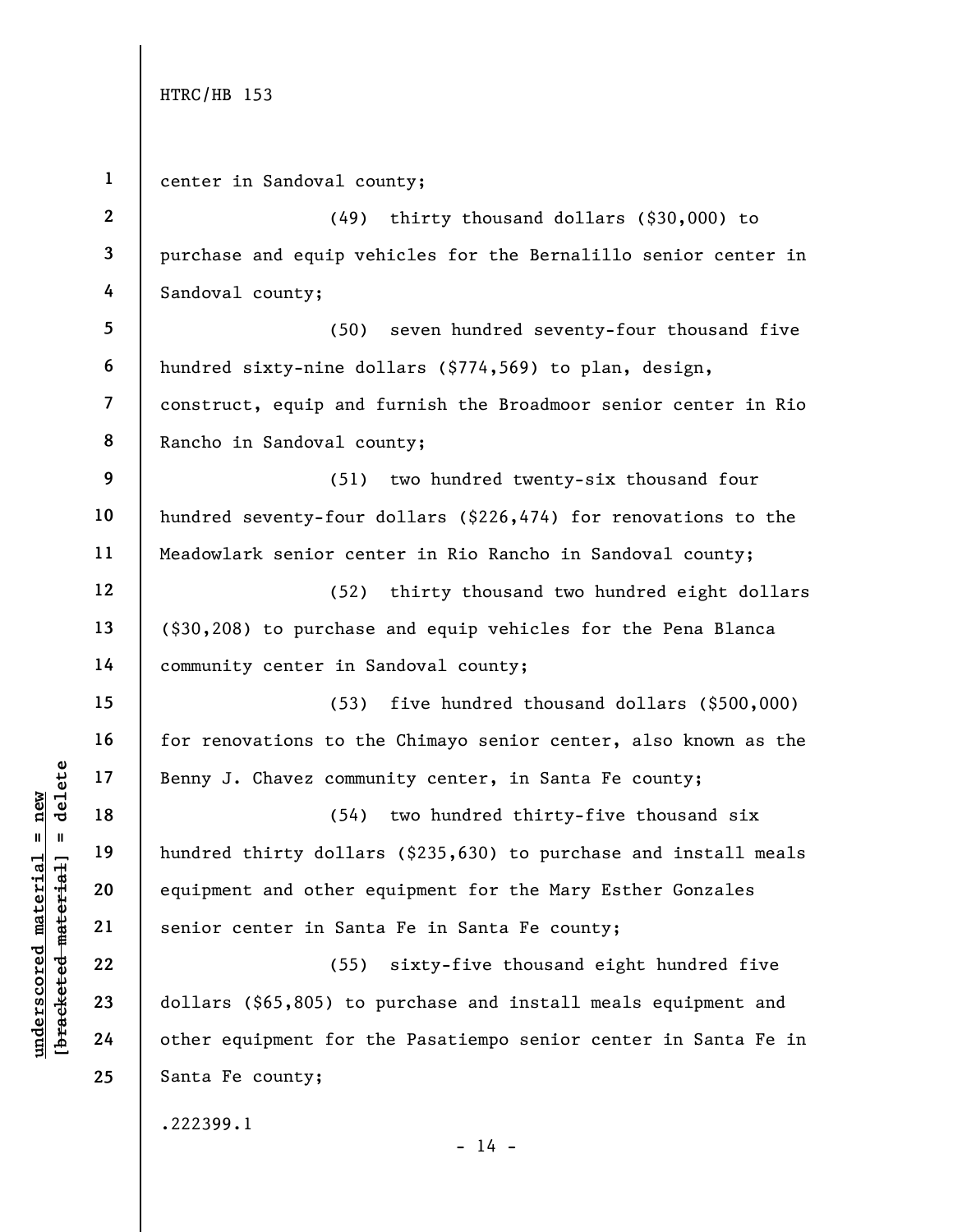underscore in Torrance core in Torrance core and install<br>
and the purchase and install<br>
with the purchase and install<br>
and the purchase and install<br>
23<br>
24<br>
Purchase and install 1 2 3 4 5 6 7 8 9 10 11 12 13 14 15 16 17 18 19 20 21 22 23 24 25 (56) two million forty-one thousand four hundred forty-one dollars (\$2,041,441) to plan, design, construct, equip and furnish the Santa Cruz senior center in Santa Fe county; (57) one million four hundred fifty thousand dollars (\$1,450,000) to plan, design, construct, equip and furnish the Amalia senior center in Taos county; (58) seven hundred twenty-seven thousand five hundred eighty-seven dollars (\$727,587) to plan, design, construct, equip and furnish the Questa senior center in Taos county; (59) one hundred sixty-nine thousand six hundred twenty-one dollars (\$169,621) for renovations, including the purchase and installation of equipment, to the Estancia senior center in Torrance county; (60) fifty-three thousand five hundred ninetynine dollars (\$53,599) to plan and design the Moriarty senior center in Torrance county; (61) one hundred fifty-eight thousand eight hundred sixty-one dollars (\$158,861) for renovations, including the purchase and installation of equipment, to the Mountainair senior center in Torrance county; (62) fifty-eight thousand dollars (\$58,000) to purchase and install meals equipment and other equipment for the Belen senior center in Valencia county; .222399.1  $- 15 -$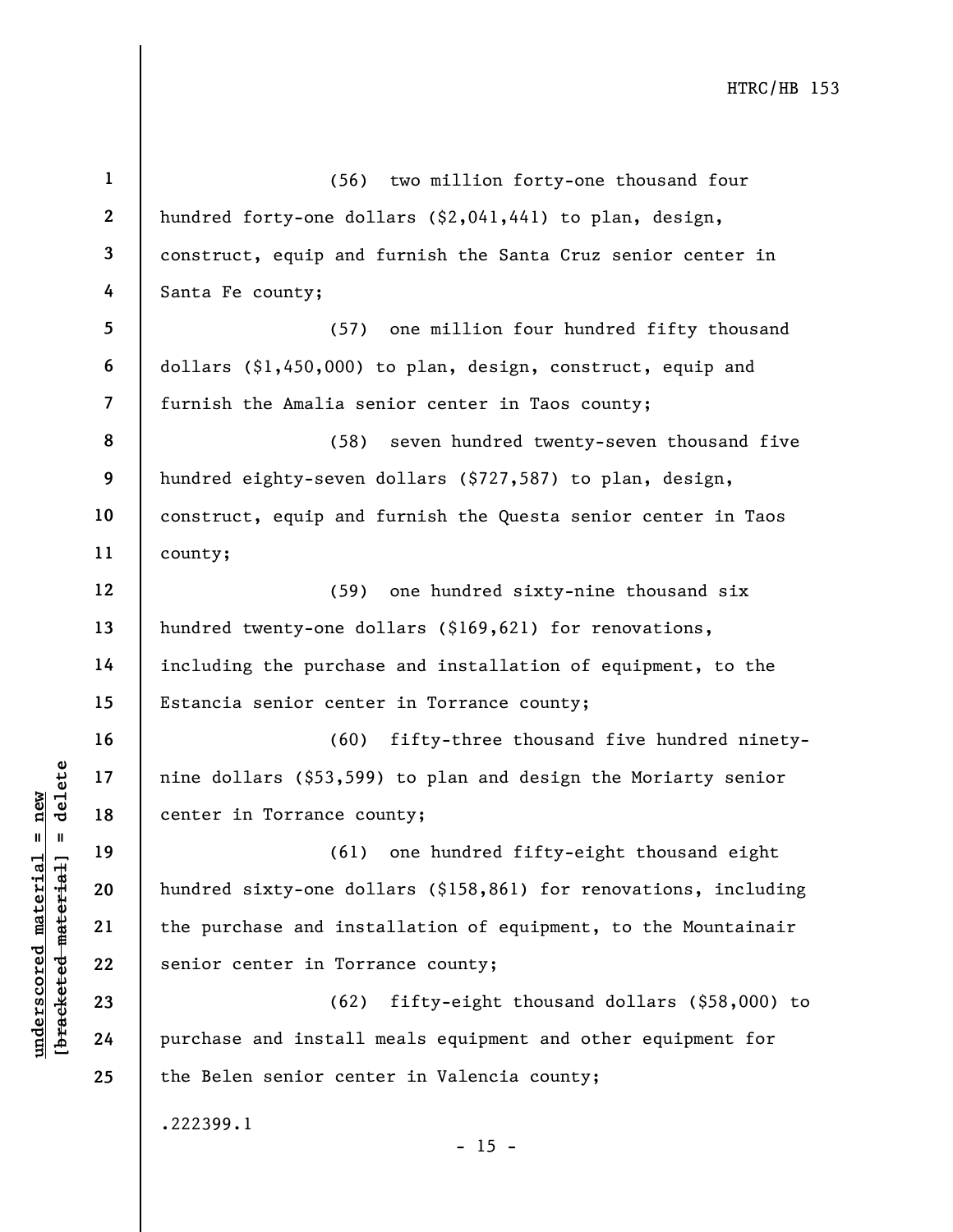| $\mathbf{1}$             | (63)<br>fifty-five thousand dollars (\$55,000) to                     |
|--------------------------|-----------------------------------------------------------------------|
| $\boldsymbol{2}$         | purchase and equip vehicles for the Bosque Farms community            |
| 3                        | center in Bosque Farms in Valencia county;                            |
| 4                        | (64) four hundred sixty thousand dollars                              |
| 5                        | $(\text{$}460,000)$ to plan, design, construct, equip and furnish the |
| 6                        | Del Rio senior center in Valencia county;                             |
| $\overline{\mathcal{L}}$ | (65) fifty-eight thousand dollars (\$58,000) to                       |
| 8                        | purchase and install meals equipment and other equipment for          |
| 9                        | the Del Rio senior center in Valencia county;                         |
| 10                       | $(66)$ seventy-three thousand dollars $(\$73,000)$                    |
| 11                       | to purchase and install meals equipment and other equipment for       |
| 12                       | the Meadow Lake senior center in Valencia county;                     |
| 13                       | $(67)$ seventy-five thousand dollars $(§75,000)$                      |
| 14                       | to plan, design, construct, renovate and improve the Acoma            |
| 15                       | Pueblo senior center, including replacement of wheelchair-            |
| 16                       | accessible doors and energy-efficient windows, for the Pueblo         |
| 17                       | of Acoma in Cibola county;                                            |
| 18                       | (68) one hundred twenty-three thousand dollars                        |
| 19                       | $(123,000)$ to plan, design, construct, purchase and equip the        |
| 20                       | Laguna senior center for the Pueblo of Laguna in Cibola county;       |
| 21                       | five hundred thousand dollars (\$500,000)<br>(69)                     |
| 22                       | to plan, design, construct, renovate and improve the Santa            |
| 23                       | Clara Pueblo adult daycare center, including flooring and             |
| 24                       | lighting, for the Pueblo of Santa Clara in Rio Arriba county;         |
| 25                       | one hundred thousand dollars (\$100,000)<br>(70)                      |
|                          | .222399.1<br>- 16 -                                                   |

 $\frac{\text{underscored material = new}}{\text{beac detected-matter}+\text{d}}$  = delete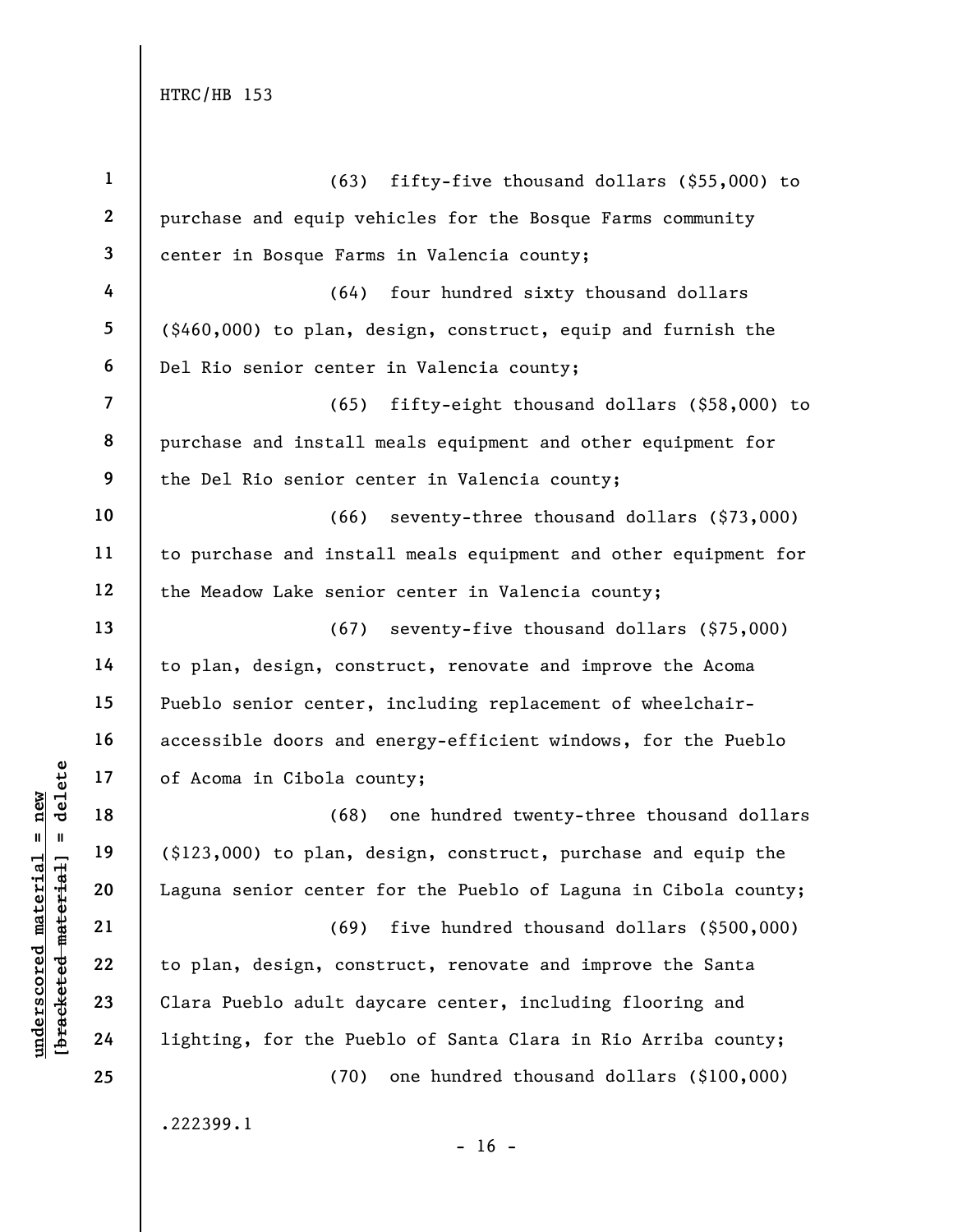|                                 | $\mathbf{1}$   | to purchase and equip vehicles for the San Felipe Pueblo senior    |
|---------------------------------|----------------|--------------------------------------------------------------------|
|                                 | $\mathbf{2}$   | center for the Pueblo of San Felipe in Sandoval county;            |
|                                 | 3              | (71) one hundred thousand dollars (\$100,000)                      |
|                                 | 4              | to plan, design, construct, renovate and improve the Pojoaque      |
|                                 | 5              | Pueblo senior center, including the heating, ventilation and       |
|                                 | 6              | air conditioning systems and railings, for the Pueblo of           |
|                                 | $\overline{7}$ | Pojoaque in Santa Fe county; and                                   |
|                                 | 8              | (72) eight hundred twenty-two thousand dollars                     |
|                                 | 9              | $($ \$822,000) to acquire easements and rights of way and to plan, |
|                                 | 10             | design, construct, equip and furnish a new senior daycare          |
|                                 | 11             | facility in the Pueblo of Taos in Taos county;                     |
|                                 | 12             | B.<br>for library acquisitions at public libraries,                |
|                                 | 13             | public school libraries, academic libraries and tribal             |
|                                 | 14             | libraries statewide:                                               |
|                                 | 15             | (1)<br>to the cultural affairs department:                         |
|                                 | 16             | six million dollars $(\$6,000,000)$ for<br>(a)                     |
| delete                          | 17             | equipment, library furniture, fixtures and supplemental library    |
| $=$ new                         | 18             | resource acquisitions, including print, non-print and              |
|                                 | 19             | electronic resources, collaborative library resources and          |
| underscored materia<br>material | 20             | information technology projects, and for the purchase and          |
|                                 | 21             | installation of broadband internet equipment and infrastructure    |
|                                 | 22             | at non-tribal public libraries statewide; and                      |
| [ <del>bracketed</del>          | 23             | one million dollars (\$1,000,000) for<br>(b)                       |
|                                 | 24             | equipment, library furniture, fixtures and supplemental library    |
|                                 | 25             | resource acquisitions, including print, non-print and              |
|                                 |                | .222399.1<br>$-17 -$                                               |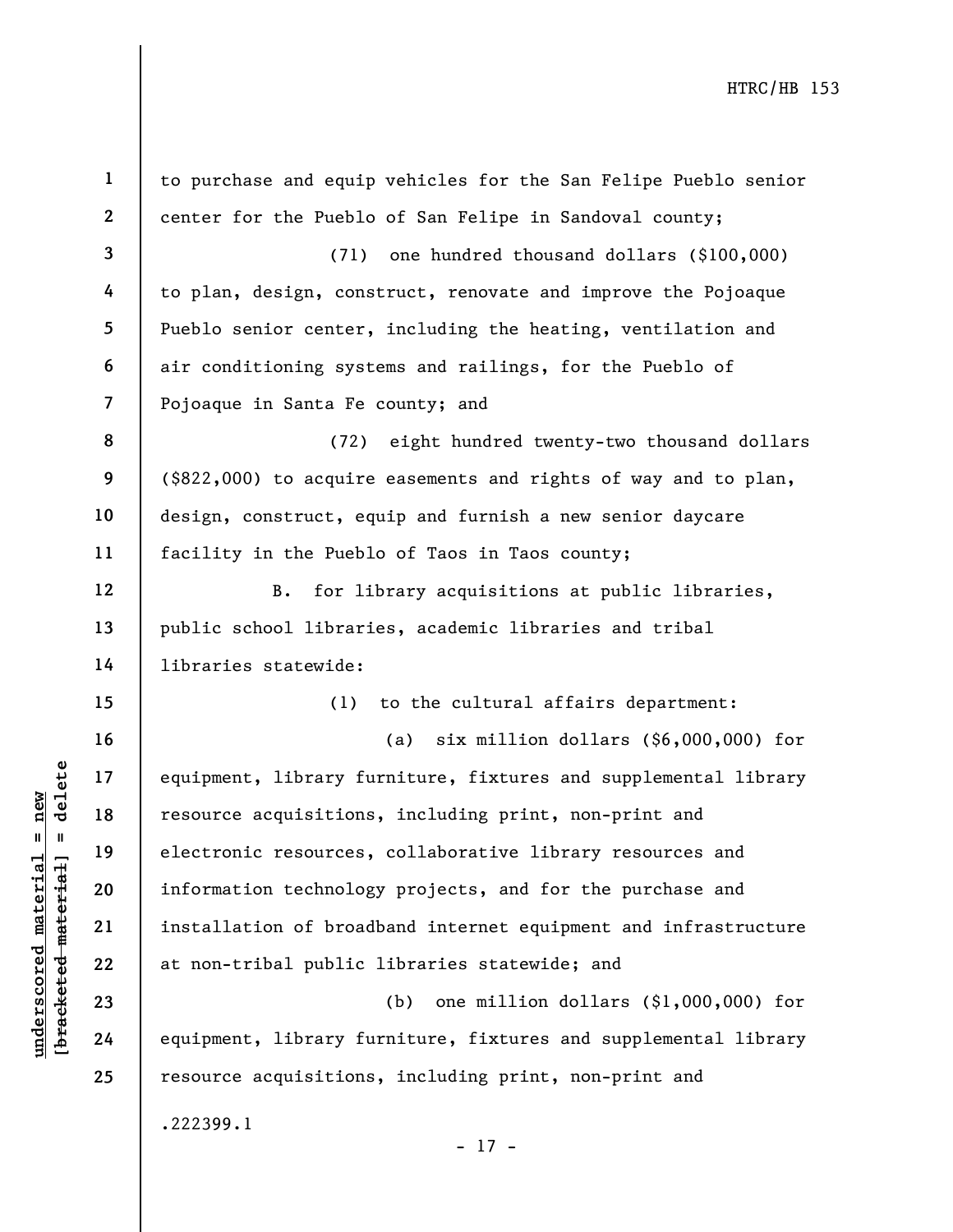1 2 3 4 electronic resources, collaborative library resources and information technology projects, and for the purchase and installation of broadband internet equipment and infrastructure at tribal libraries statewide;

5 6 7 8 9 (2) to the higher education department, six million dollars (\$6,000,000) for supplemental library resource acquisitions, including books, equipment, electronic resources, collaborative library resources and information technology projects, for academic libraries statewide; and

(3) to the public education department, six million dollars (\$6,000,000) for equipment and supplemental library resource acquisitions, including print, non-print and electronic resources, at public school libraries statewide; and

C. for capital improvements and acquisitions at institutions of higher education, special schools and tribal schools statewide:

(1) to the board of regents of eastern New Mexico university:

underscored material = new [bracketed material] = delete (a) two million four hundred seventy-five thousand dollars (\$2,475,000) to plan, design, construct, renovate, purchase and install fire suppression systems for the occupational technology center, physical education center and arts and science center at the Roswell branch campus of eastern New Mexico university in Chaves county; and

.222399.1

10

11

12

13

14

15

16

17

18

19

20

21

22

23

24

25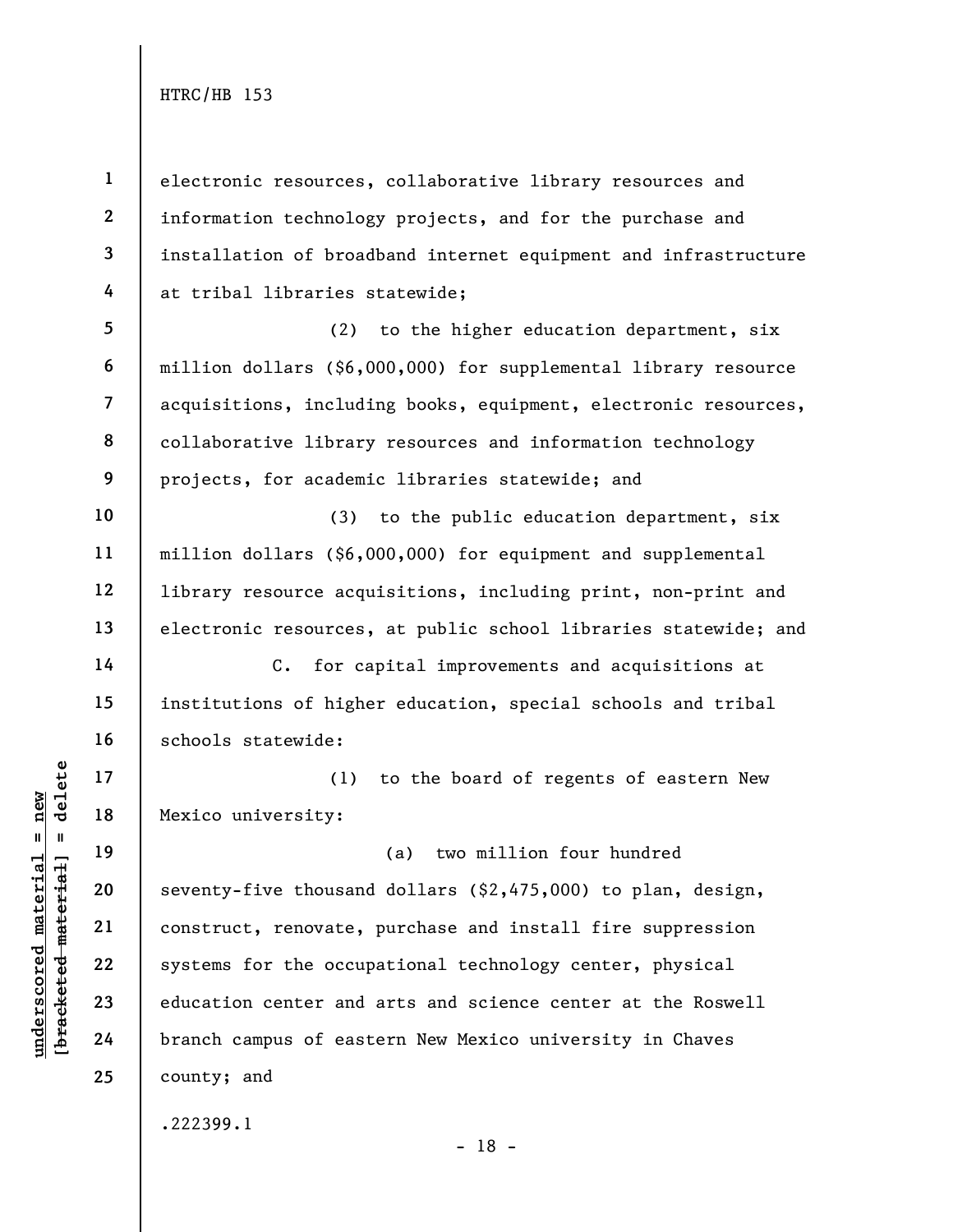|                                                | $\mathbf{1}$   | nine million dollars (\$9,000,000) to<br>(b)                    |
|------------------------------------------------|----------------|-----------------------------------------------------------------|
|                                                | $\mathbf{2}$   | plan, design, construct, furnish and equip a new student        |
|                                                | $\mathbf{3}$   | academic services building at eastern New Mexico university in  |
|                                                | 4              | Portales in Roosevelt county;                                   |
|                                                | 5              | (2)<br>to the higher education department:                      |
|                                                | 6              | fifteen million dollars<br>(a)                                  |
|                                                | $\overline{7}$ | $(15,000,000)$ to plan, design, construct, furnish and equip a  |
|                                                | 8              | trades and applied technologies facility at central New Mexico  |
|                                                | 9              | community college in Albuquerque in Bernalillo county;          |
|                                                | 10             | one million six hundred eighty-five<br>(b)                      |
|                                                | 11             | thousand dollars $(91,685,000)$ to plan, design and construct   |
|                                                | 12             | infrastructure improvements, including drainage and parking lot |
|                                                | 13             | improvements, at Clovis community college in Clovis in Curry    |
|                                                | 14             | county;                                                         |
|                                                | 15             | two million one hundred thousand<br>(c)                         |
|                                                | 16             | dollars (\$2,100,000) to plan, design, construct, furnish and   |
| delete                                         | 17             | equip a vocational trades building at New Mexico junior college |
| new                                            | 18             | in Hobbs in Lea county;                                         |
| II<br>H                                        | 19             | four million dollars $($ \$4,000,000) to<br>(d)                 |
| materia                                        | 20             | plan, design, construct, furnish and equip a trades building at |
|                                                | 21             | Navajo technical university in Crownpoint in McKinley county;   |
| [ <del>bracketed material</del><br>underscored | 22             | five million dollars $(55,000,000)$ to<br>(e)                   |
|                                                | 23             | plan, design, construct, furnish and equip a student services   |
|                                                | 24             | facility for the south campus at the Shiprock branch campus of  |
|                                                | 25             | Dine college in San Juan county;                                |
|                                                |                | .222399.1<br>$-19 -$                                            |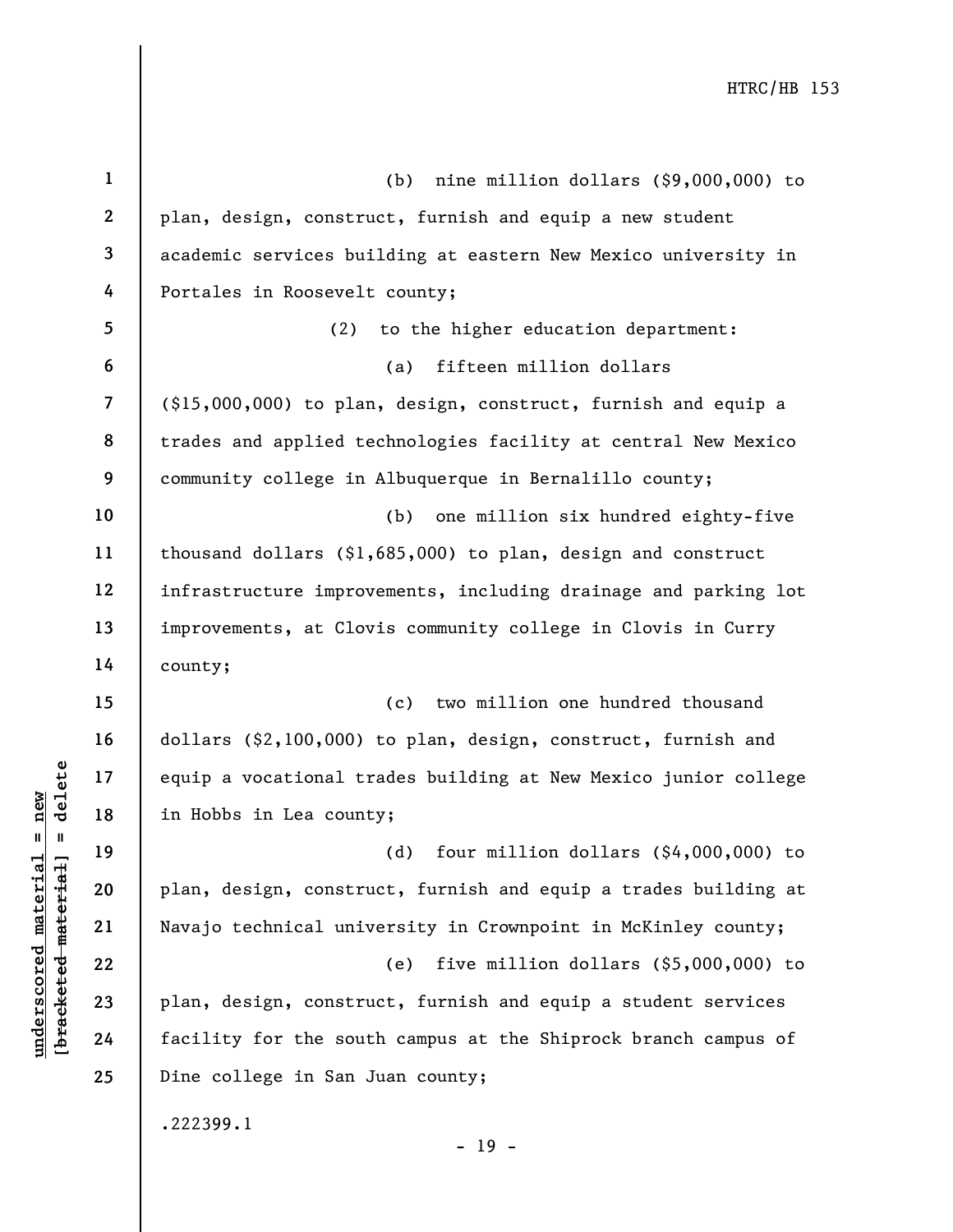| $\mathbf{1}$   | three million dollars $(§3,000,000)$<br>(f)                     |
|----------------|-----------------------------------------------------------------|
| $\mathbf{2}$   | to plan, design, construct, purchase and equip information      |
| $\mathbf{3}$   | technology infrastructure upgrades campuswide at San Juan       |
| 4              | college in Farmington in San Juan county;                       |
| 5              | (g)<br>one million five hundred thousand                        |
| 6              | dollars (\$1,500,000) to plan, design, construct, renovate and  |
| $\overline{7}$ | equip infrastructure improvements campuswide, including         |
| 8              | heating, ventilation and air conditioning replacements, at Luna |
| 9              | community college in Las Vegas in San Miguel county; and        |
| 10             | two million three hundred thousand<br>(h)                       |
| 11             | dollars $(§2,300,000)$ to plan, design, construct, renovate and |
| 12             | equip infrastructure improvements, including heating,           |
| 13             | ventilation and air conditioning systems in the main and west   |
| 14             | wing buildings, at Santa Fe community college in Santa Fe       |
| 15             | county;                                                         |
| 16             | (3)<br>to the board of regents of the New Mexico                |
| 17             | school for the blind and visually impaired, four million        |
| 18             | dollars (\$4,000,000) to plan, design, construct, furnish and   |
| 19             | equip a residential cottage at the New Mexico school for the    |
| 20             | blind and visually impaired in Alamogordo in Otero county;      |
| 21             | (4) to the board of regents of New Mexico                       |
| 22             | highlands university, four million five hundred thousand        |
| 23             | dollars (\$4,500,000) to plan, design, construct, furnish and   |
| 24             | equip a facilities building, including abatement and            |
| 25             | demolition, at New Mexico highlands university in Las Vegas in  |
|                | .222399.1<br>$-20 -$                                            |

 $\frac{\text{underscored material = new}}{\text{beac detected-matter}+\text{d}}$  = delete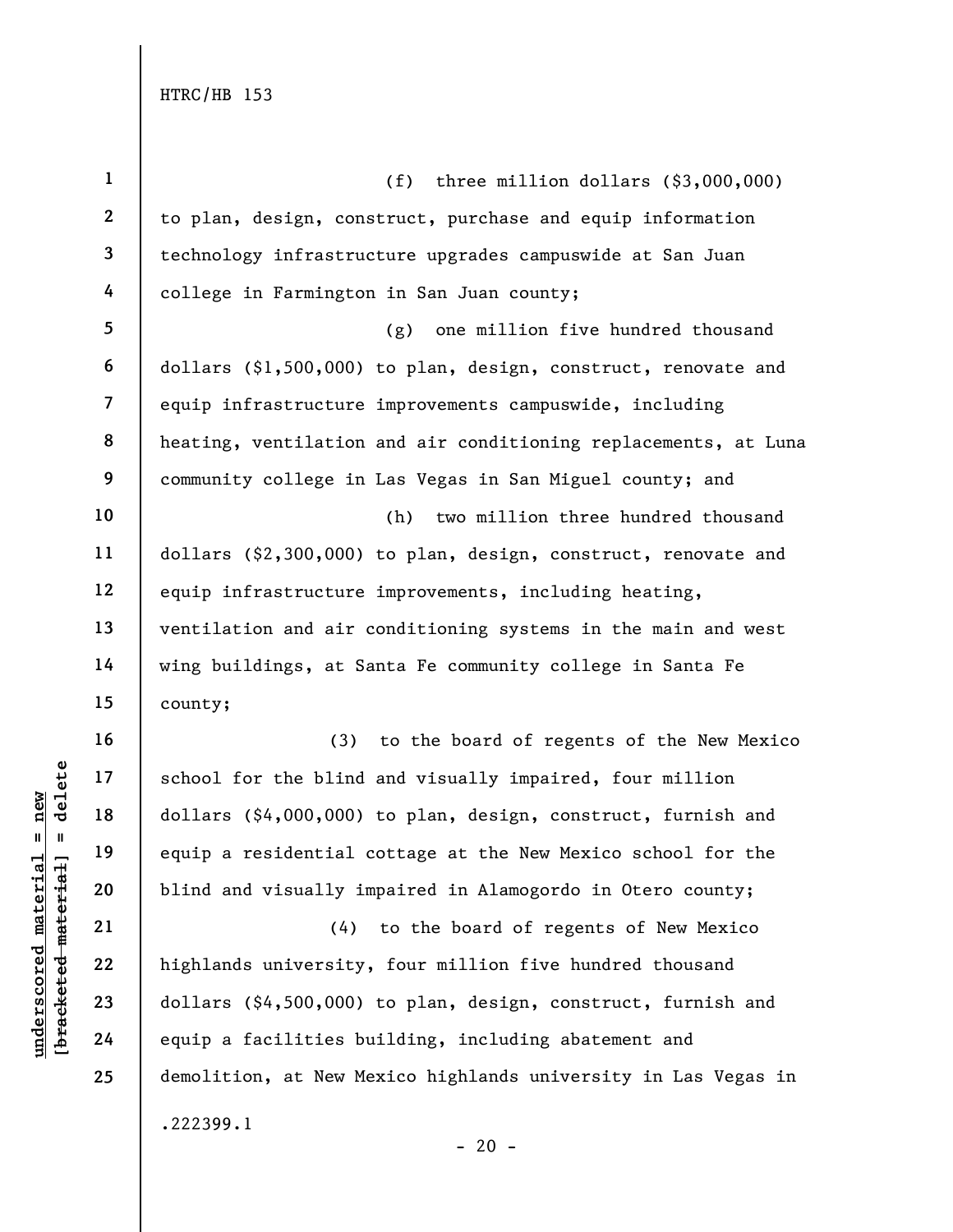understand material material material material and the school for the deaf,<br>
with 19 school for the deaf,<br>
equip improvements and tacility for the New 23 in Bernalillo county;<br>
24 (8) 1 2 3 4 5 6 7 8 9 10 11 12 13 14 15 16 17 18 19 20 21 22 23 24 25 San Miguel county; (5) to the board of regents of the New Mexico institute of mining and technology: (a) five million dollars (\$5,000,000) to plan, design, construct, renovate and equip infrastructure improvements to the Playas training and research center at the New Mexico institute of mining and technology in Playas in Hidalgo county; and (b) three million three hundred thousand dollars (\$3,300,000) to plan, design, construct, furnish and equip Kelly hall at the New Mexico institute of mining and technology in Socorro in Socorro county; (6) to the board of regents of New Mexico military institute, four million dollars (\$4,000,000) to plan, design, construct, demolish, furnish and equip an expansion to Bates hall at the New Mexico military institute in Roswell in Chaves county; (7) to the board of regents of the New Mexico school for the deaf, one million four hundred thousand dollars (\$1,400,000) to plan, design, construct, renovate, furnish and equip improvements and an addition to the Albuquerque preschool facility for the New Mexico school for the deaf in Albuquerque in Bernalillo county; (8) to the board of regents of New Mexico state university:

.222399.1

 $-21 -$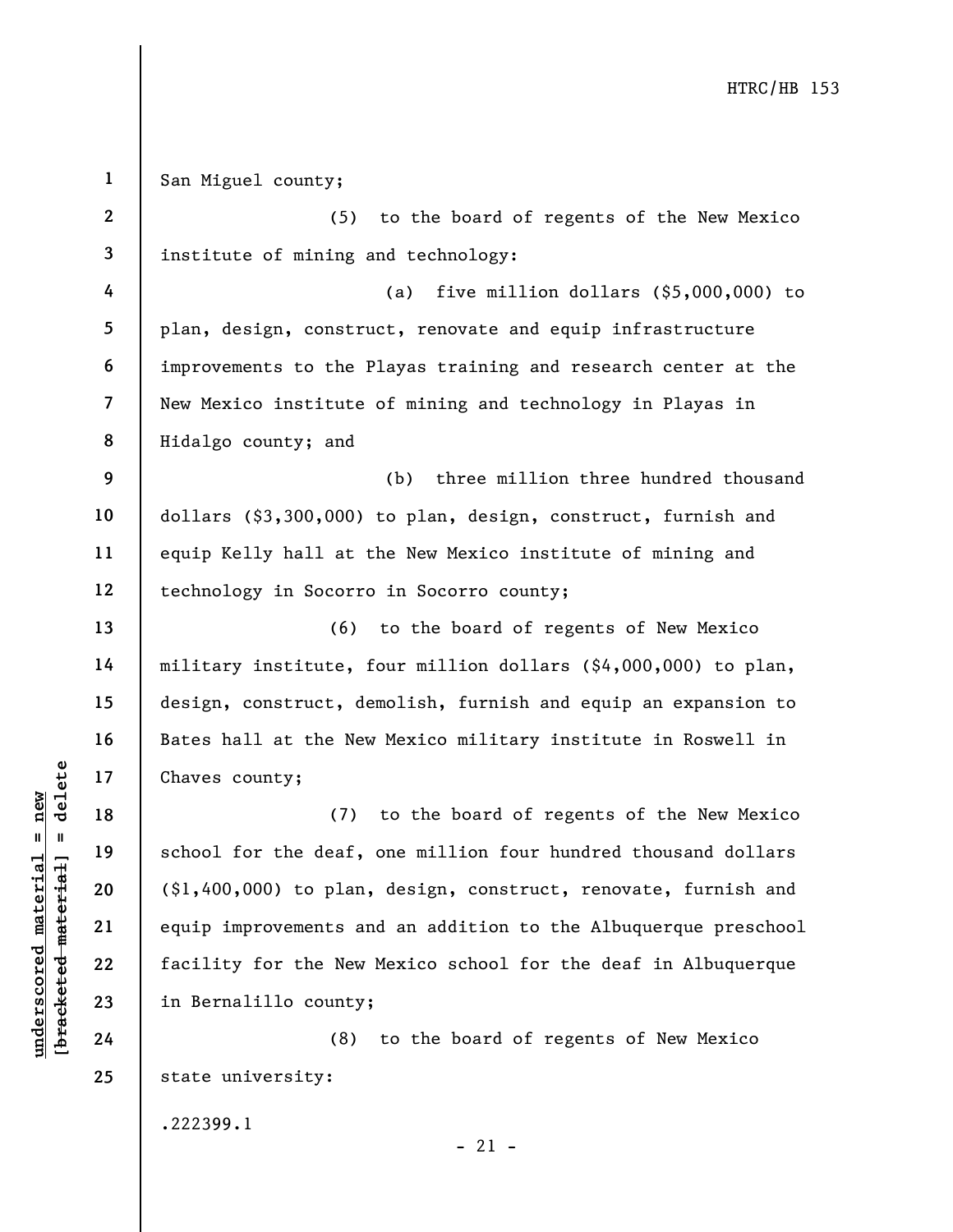underscored material material end of thousand dollars (\$1,<br>
renovate, furnish and<br>
including roof replace<br>  $\begin{array}{c|c} 20 & 21 & 22 \\ 22 & 23 & 24 \\ 24 & 25 & 26 \\ 26 & 27 & 28 \\ 27 & 28 & 29 \\ 28 & 29 & 20 \\ 21 & 22 & 24 \\ 22 & 23 & 24 \\ 23 & 24 &$ 1 2 3 4 5 6 7 8 9 10 11 12 13 14 15 16 17 18 19 20 21 22 23 24 25 (a) twenty-two million five hundred thousand dollars (\$22,500,000) to plan, design, construct, furnish and equip a college of engineering facility, including abatement and demolition of Thomas and Brown hall, at New Mexico state university in Las Cruces in Dona Ana county; (b) thirteen million five hundred thousand dollars (\$13,500,000) to plan, design, construct, renovate, furnish and equip the health and social sciences building and O'Donnell hall at New Mexico state university in Las Cruces in Dona Ana county; (c) two million dollars (\$2,000,000) to plan, design, construct, renovate, furnish and equip the school of nursing skills and simulation center in the health and social services building at New Mexico state university in Las Cruces in Dona Ana county; (d) one million three hundred fifty thousand dollars (\$1,350,000) to plan, design, construct, renovate, furnish and equip infrastructure improvements, including roof replacement, at the Dona Ana branch community college campuses of New Mexico state university in Dona Ana county; (e) one million two hundred fifty thousand dollars (\$1,250,000) to plan, design, construct, renovate and equip infrastructure improvements, including roof replacement, to Martinez hall at the Grants branch campus of .222399.1  $- 22 -$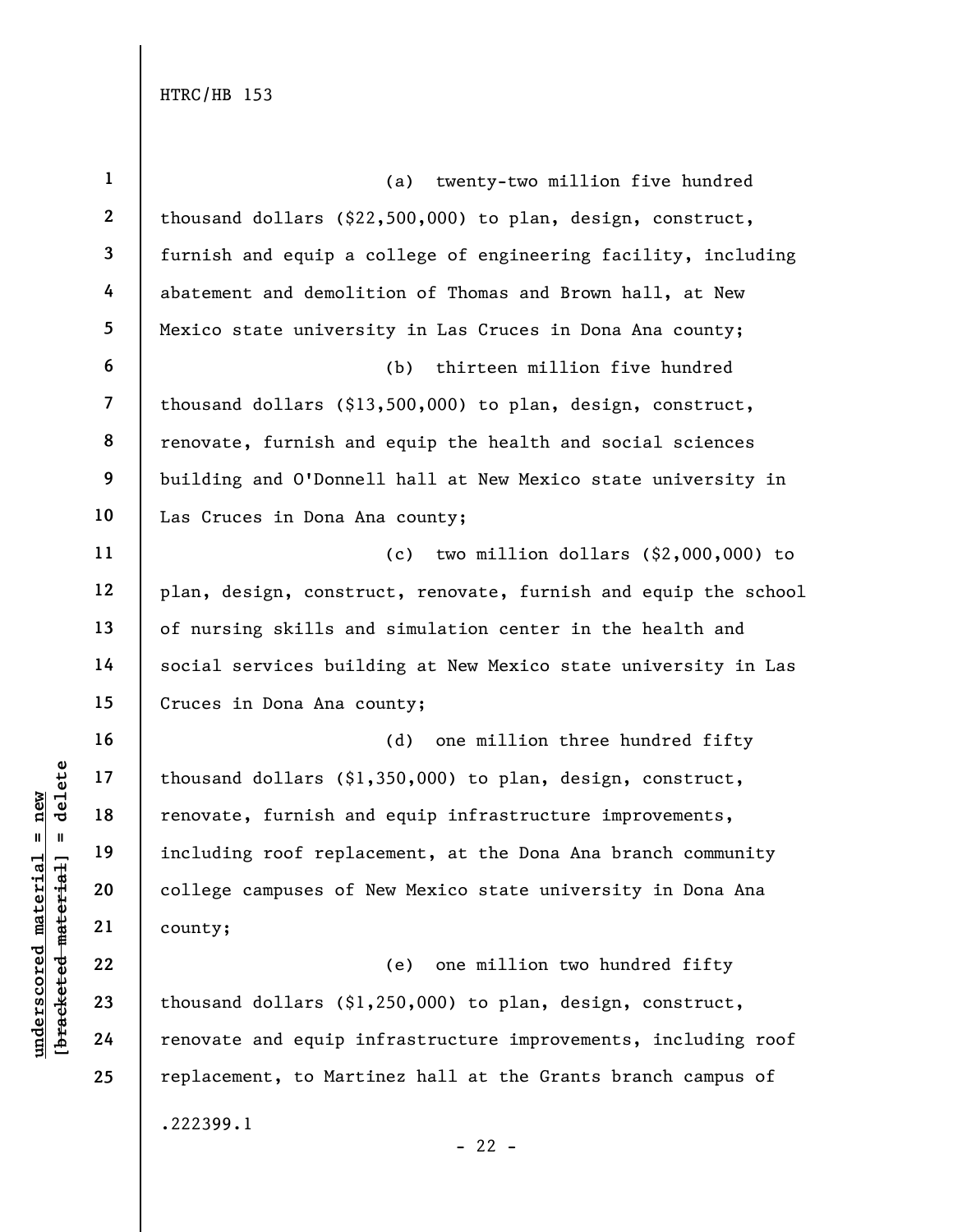|                                                | $\mathbf{1}$   | New Mexico state university in Cibola county; and                     |
|------------------------------------------------|----------------|-----------------------------------------------------------------------|
|                                                | $\mathbf{2}$   | ten million five hundred thousand<br>(f)                              |
|                                                | $\mathbf{3}$   | dollars (\$10,500,000) to plan, design, construct, renovate,          |
|                                                | 4              | furnish and equip, including abatement and demolition, the New        |
|                                                | 5              | Mexico department of agriculture building at New Mexico state         |
|                                                | 6              | university in Las Cruces in Dona Ana county;                          |
|                                                | $\overline{7}$ | (9)<br>to the board of regents of northern New                        |
|                                                | 8              | Mexico state school, three million dollars (\$3,000,000) to           |
|                                                | 9              | plan, design, construct and repair infrastructure improvements,       |
|                                                | 10             | including parking lots and roads, at the Espanola and El Rito         |
|                                                | 11             | campuses of northern New Mexico state school in Rio Arriba            |
|                                                | 12             | county;                                                               |
|                                                | 13             | (10) to the board of regents of the university                        |
|                                                | 14             | of New Mexico:                                                        |
|                                                | 15             | forty-five million dollars<br>(a)                                     |
|                                                | 16             | $(1, 45, 000, 000)$ to plan, design, construct, furnish and equip a   |
| delete                                         | 17             | new center for collaborative art and technology at the                |
| new                                            | 18             | university of New Mexico in Albuquerque in Bernalillo county;         |
| II                                             | 19             | (b)<br>thirty-six million dollars                                     |
| materia                                        | 20             | $(1, 36, 000, 000)$ to plan, design, construct, renovate, furnish and |
|                                                | 21             | equip a children's psychiatric center for the health sciences         |
|                                                | 22             | center at the university of New Mexico in Albuquerque in              |
| [ <del>bracketed materia]</del><br>underscored | 23             | Bernalillo county;                                                    |
|                                                | 24             | three million dollars $(§3,000,000)$<br>(c)                           |
|                                                | 25             | to plan, design, construct, renovate and equip infrastructure         |
|                                                |                | .222399.1<br>- 23 -                                                   |
|                                                |                |                                                                       |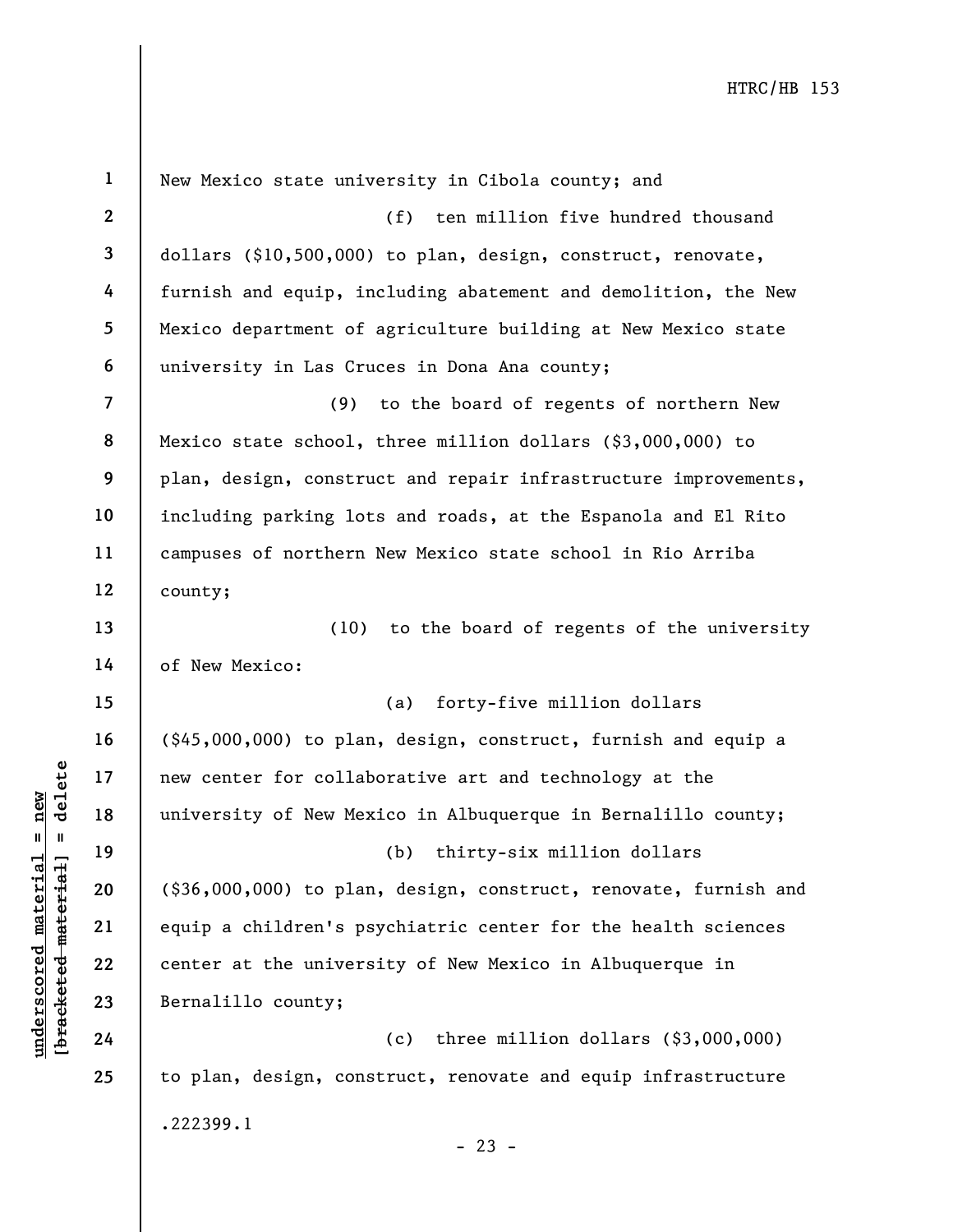underscored material external transitions of the same of the same of the same of the same of the same of the same of the same of the same of the same of the same of the same of the same of the same of the same of the same 1 2 3 4 5 6 7 8 9 10 11 12 13 14 15 16 17 18 19 20 21 22 23 24 25 improvements to Gurley hall at the Gallup branch campus of the university of New Mexico in McKinley county; (d) one million three hundred thousand dollars (\$1,300,000) to plan, design, construct, renovate, furnish and equip infrastructure improvements campuswide at the Los Alamos branch campus of the university of New Mexico in Los Alamos county; (e) three million dollars (\$3,000,000) to plan, design, construct, renovate, furnish and equip renovations and an addition to Fred Peralta hall at the Taos branch campus of the university of New Mexico in Taos county; and (f) nine hundred thousand dollars (\$900,000) to plan, design, construct, renovate, furnish and install improvements, including roof replacement and solar installation, to the learning commons resource center at the Valencia branch campus of the university of New Mexico in Valencia county; and (11) to the board of regents of western New Mexico university: (a) two million dollars (\$2,000,000) to plan, design, construct, furnish and equip a Deming learning center at western New Mexico university in Deming in Luna county; and (b) two million dollars (\$2,000,000) to .222399.1

 $- 24 -$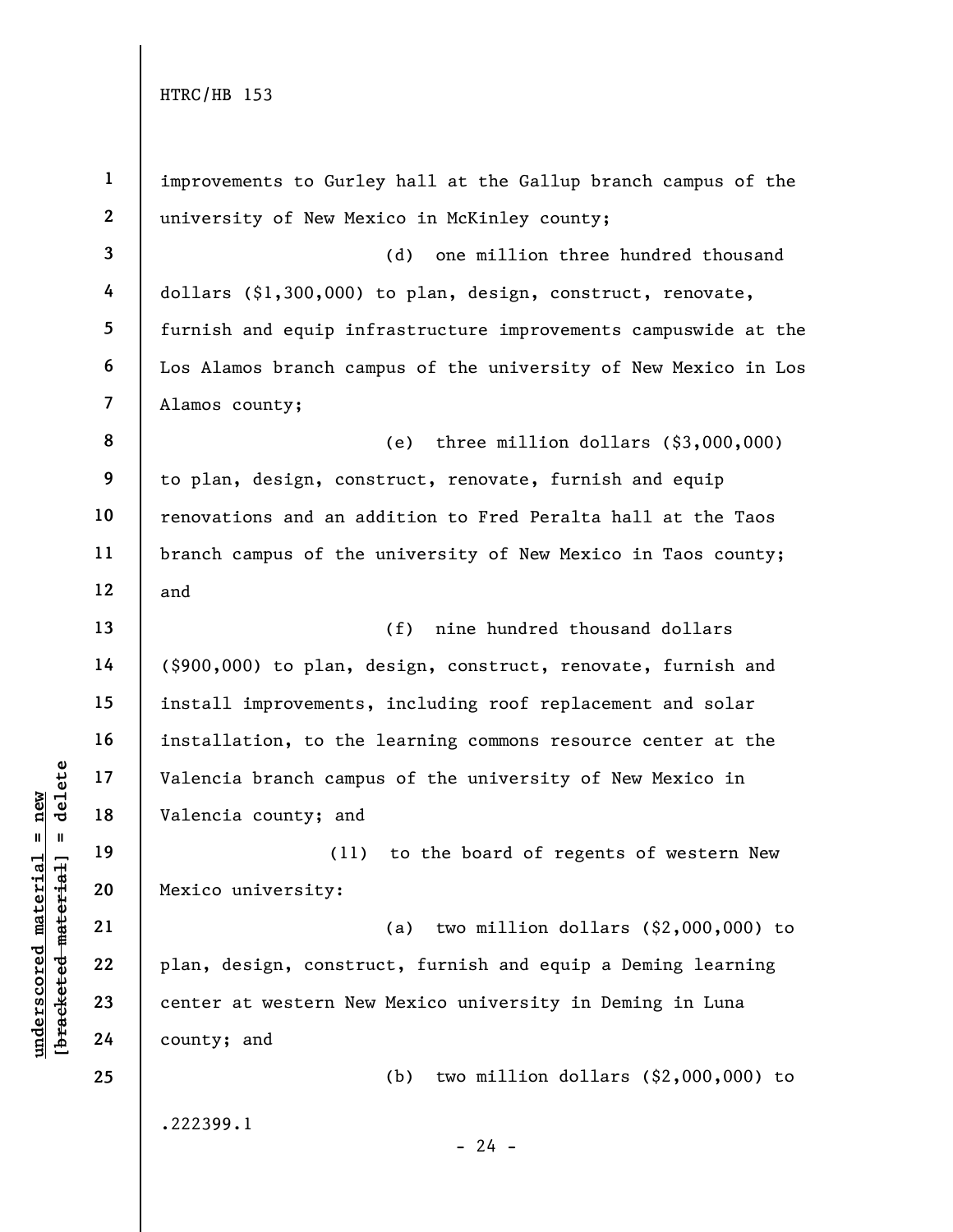1 2

3

4

5

6

7

8

9

10

11

12

13

14

15

16

17

18

19

20

21

22

23

24

25

plan, design, construct, renovate, furnish and equip infrastructure improvements to Graham gymnasium, including roadway improvements to Kentucky street, at western New Mexico university in Silver City in Grant county.

SECTION 11. ELECTION.--

A. Bonds issued pursuant to the 2022 Capital Projects General Obligation Bond Act shall be submitted to the registered voters of the state at the general election to be held in November 2022, and, if they receive a majority of all the votes cast thereon at such election, shall take effect upon certification of the state canvassing board announcing the results of the election. No bonds shall be issued or sold under that act until the registered voters of this state have voted upon and approved the bonds and property tax as provided in this section. Any bonds issued under that act shall be issued within thirty months from the date of such election.

B. The ballots used at the 2022 general election shall contain substantially the following language:

underscored material = new [bracketed material] = delete (1) "The 2022 Capital Projects General Obligation Bond Act authorizes the issuance and sale of senior citizen facility improvement, construction and equipment acquisition bonds. Shall the state be authorized to issue general obligation bonds in an amount not to exceed twenty-four million four hundred seventy thousand dollars (\$24,470,000) to make capital expenditures for certain senior citizen facility .222399.1

 $- 25 -$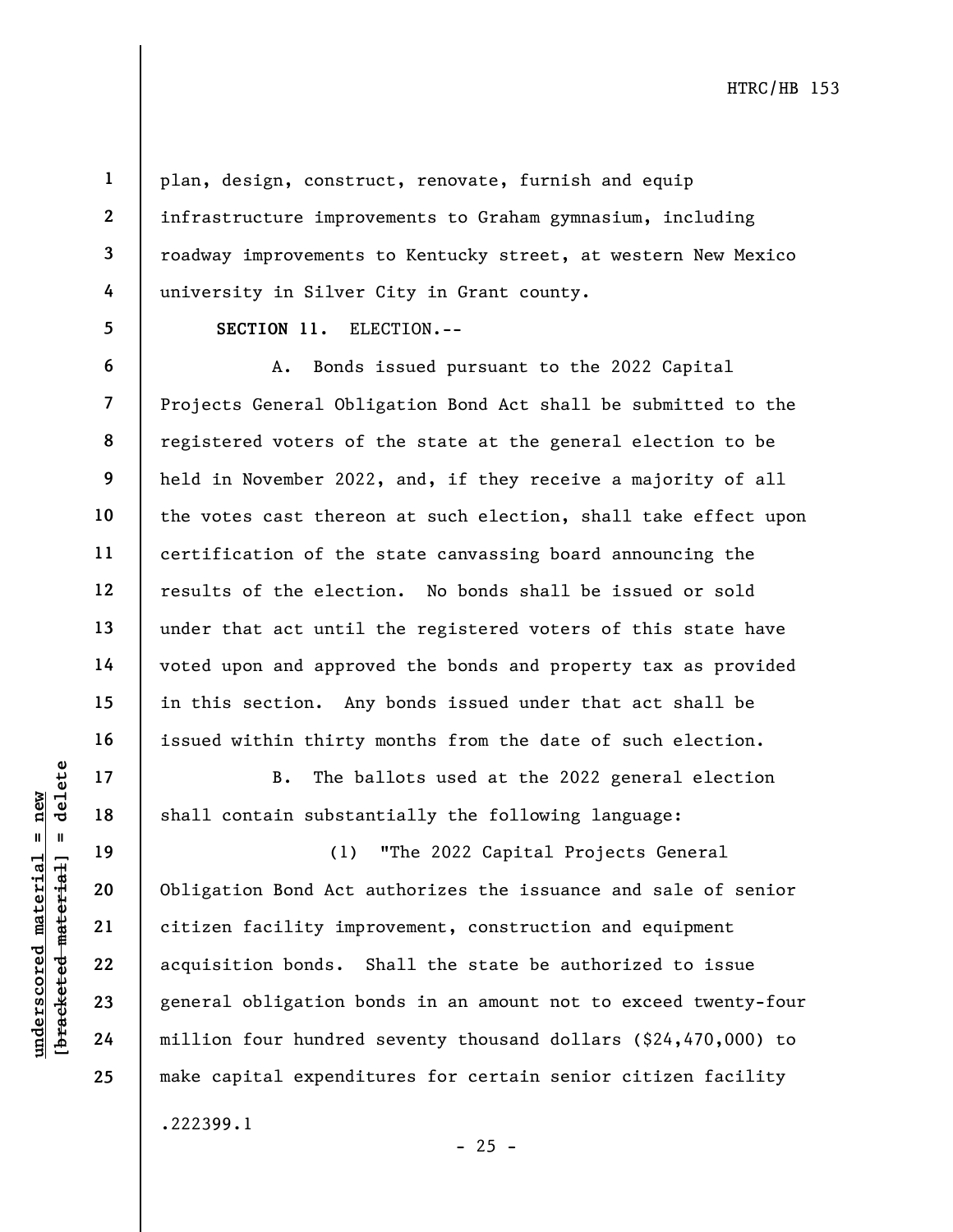1

2

3

4

5

6

7

8

9

10

11

12

13

14

15

16

17

18

19

and

20

21

22

23

24

25

improvement, construction and equipment acquisition projects and provide for a general property tax imposition and levy for the payment of principal of, interest on and expenses incurred in connection with the issuance of the bonds and the collection of the tax as permitted by law?

For\_\_\_\_\_\_\_\_\_\_\_\_\_\_\_\_ Against\_\_\_\_\_\_\_\_\_\_\_\_\_\_\_\_\_\_\_"; (2) "The 2022 Capital Projects General Obligation Bond Act authorizes the issuance and sale of library acquisition bonds. Shall the state be authorized to issue general obligation bonds in an amount not to exceed nineteen million two hundred sixty-six thousand dollars (\$19,266,000) to make capital expenditures for academic, public school, tribal and public library resource acquisitions and provide for a general property tax imposition and levy for the payment of principal of, interest on and expenses incurred in connection with the issuance of the bonds and the collection of the tax as permitted by law?

For\_\_\_\_\_\_\_\_\_\_\_\_\_\_\_\_ Against\_\_\_\_\_\_\_\_\_\_\_\_\_\_\_\_\_\_\_";

understand material material scores<br>
we have the material of the same of the same of the same of the same of the same of the same of the same of the same of the same of the same of the same of the same of the same of the s (3) "The 2022 Capital Projects General Obligation Bond Act authorizes the issuance and sale of higher education, special schools and tribal schools capital improvement and acquisition bonds. Shall the state be authorized to issue general obligation bonds in an amount not to exceed two hundred fifteen million nine hundred eighty-six .222399.1

 $- 26 -$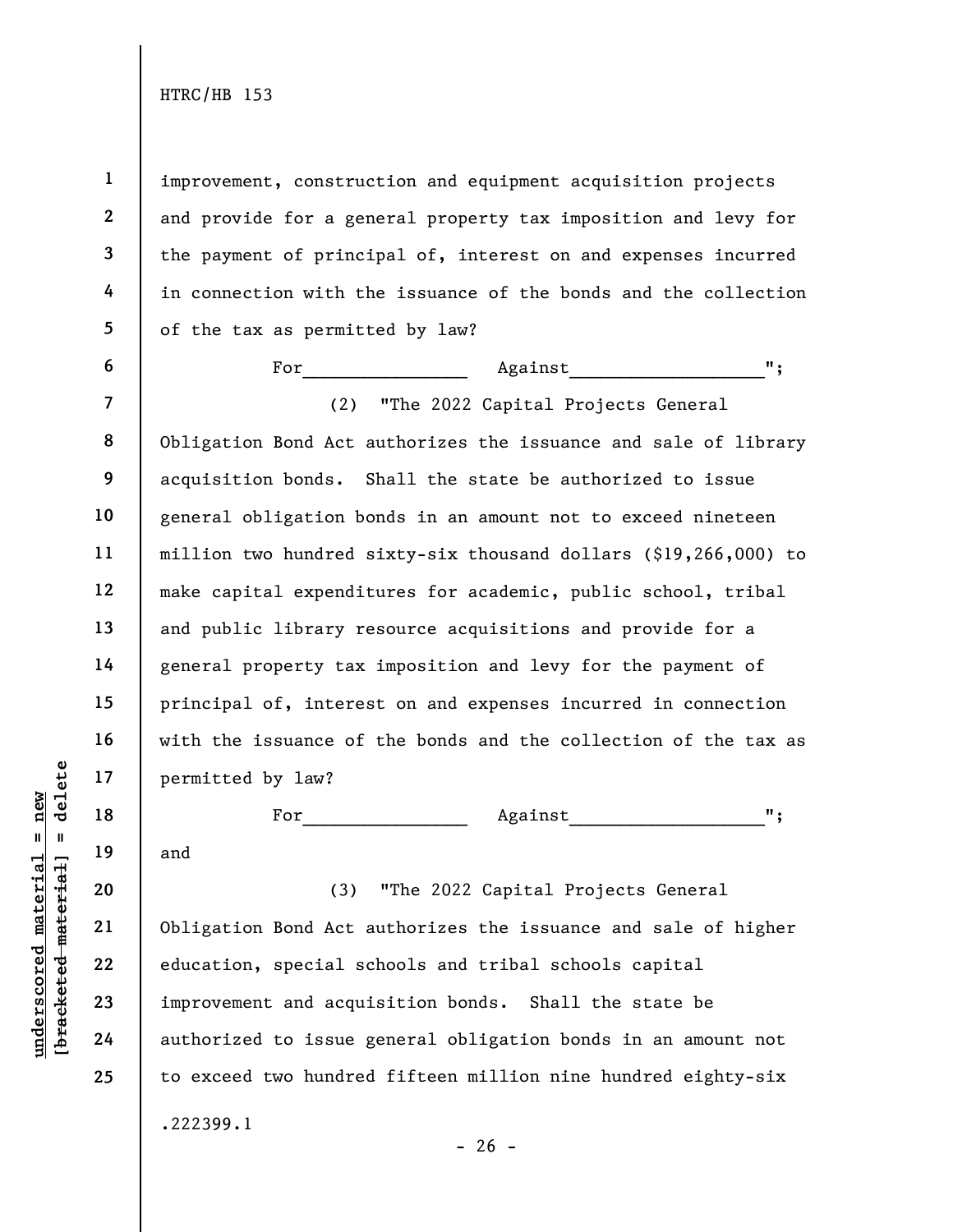thousand dollars (\$215,986,000) to make capital expenditures for certain higher education, special schools and tribal schools capital improvements and acquisitions and provide for a general property tax imposition and levy for the payment of principal of, interest on and expenses incurred in connection with the issuance of the bonds and the collection of the tax as permitted by law?

For Against  $\blacksquare$ .

C. Each question set forth in this section includes a specific work or object to be financed by the bonds. If any such question is not approved by a majority vote of the electorate at the state's 2022 general election, the issuance of bonds for the work or object specified by the question shall be excluded from and shall not be part of the 2022 Capital Projects General Obligation Bond Act. The failure of a question to be approved by the electorate at the 2022 general election shall not affect those questions that are approved at the election.

understand material material experience in the election.<br>
The set of the election.<br>
D. The set of the cap<br>
we wanted material cause<br>
22 included in the gener<br>
23 of state shall cause<br>
24 Obligation Bond Act to D. The secretary of state shall include the submission of the capital projects general obligation bonds to the people at the 2022 general election, and it shall be included in the general election proclamation. The secretary of state shall cause the 2022 Capital Projects General Obligation Bond Act to be published in full in at least one newspaper in each county of the state if one be published .222399.1

1

2

3

4

5

6

7

8

9

10

11

12

13

14

15

16

17

18

19

20

21

22

23

24

25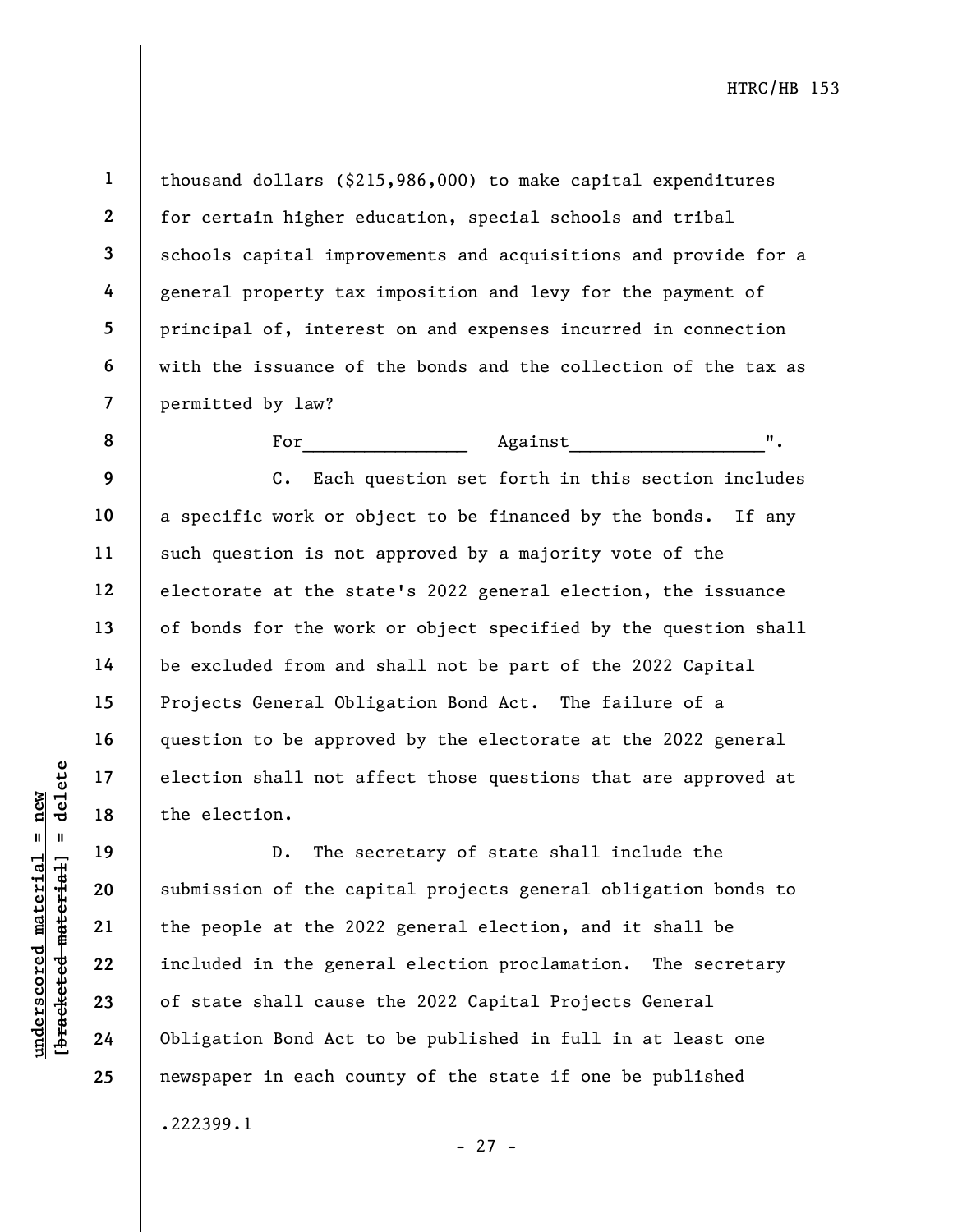1

2

3

4

5

6

7

8

9

10

11

12

13

14

15

16

17

18

19

20

21

22

23

24

25

therein, once each week, for four successive weeks next preceding the general election as required by the constitution of New Mexico.

SECTION 12. ART IN PUBLIC PLACES.--Pursuant to Section 13-4A-4 NMSA 1978 and where applicable, the appropriations authorized in the 2022 Capital Projects General Obligation Bond Act include money for the art in public places fund.

SECTION 13. PROJECT SCOPE--EXPENDITURES--REVERSION.--

A. If an appropriation for a project authorized in the 2022 Capital Projects General Obligation Bond Act is not sufficient to complete all the purposes specified, the appropriation may be expended for any portion of the purposes specified in the appropriation. Expenditures shall not be made for purposes other than those specified in the appropriation.

under 17<br>
= 18<br>
= 18<br>
= 19<br>
= 19<br>
= 19<br>
= 19<br>
= 19<br>
= 19<br>
= 19<br>
= 19<br>
= 19<br>
= 19<br>
= 19<br>
= 19<br>
= 19<br>
= 19<br>
= 19<br>
= 19<br>
= 19<br>
= 19<br>
= 19<br>
= 19<br>
= 19<br>
= 19<br>
= 19<br>
= 19<br>
= 19<br>
= 19<br>
= 19<br>
= 19<br>
= 19<br>
= 19<br>
= 19<br>
= 19<br>
= 19<br>
= B. The state agencies and state institutions to which money has been appropriated in the 2022 Capital Projects General Obligation Bond Act shall be responsible for monitoring the projects funded in that act to ensure compliance with the constitution and laws of New Mexico and shall cause to be reverted any unexpended or unencumbered balance remaining at the earlier of the third full fiscal year after issuance of the bonds or the termination or completion of the specific project. Reverted funds shall be deposited in the debt service fund established by the state treasurer for the purpose of paying the principal of and interest on the state's general obligation .222399.1

- 28 -